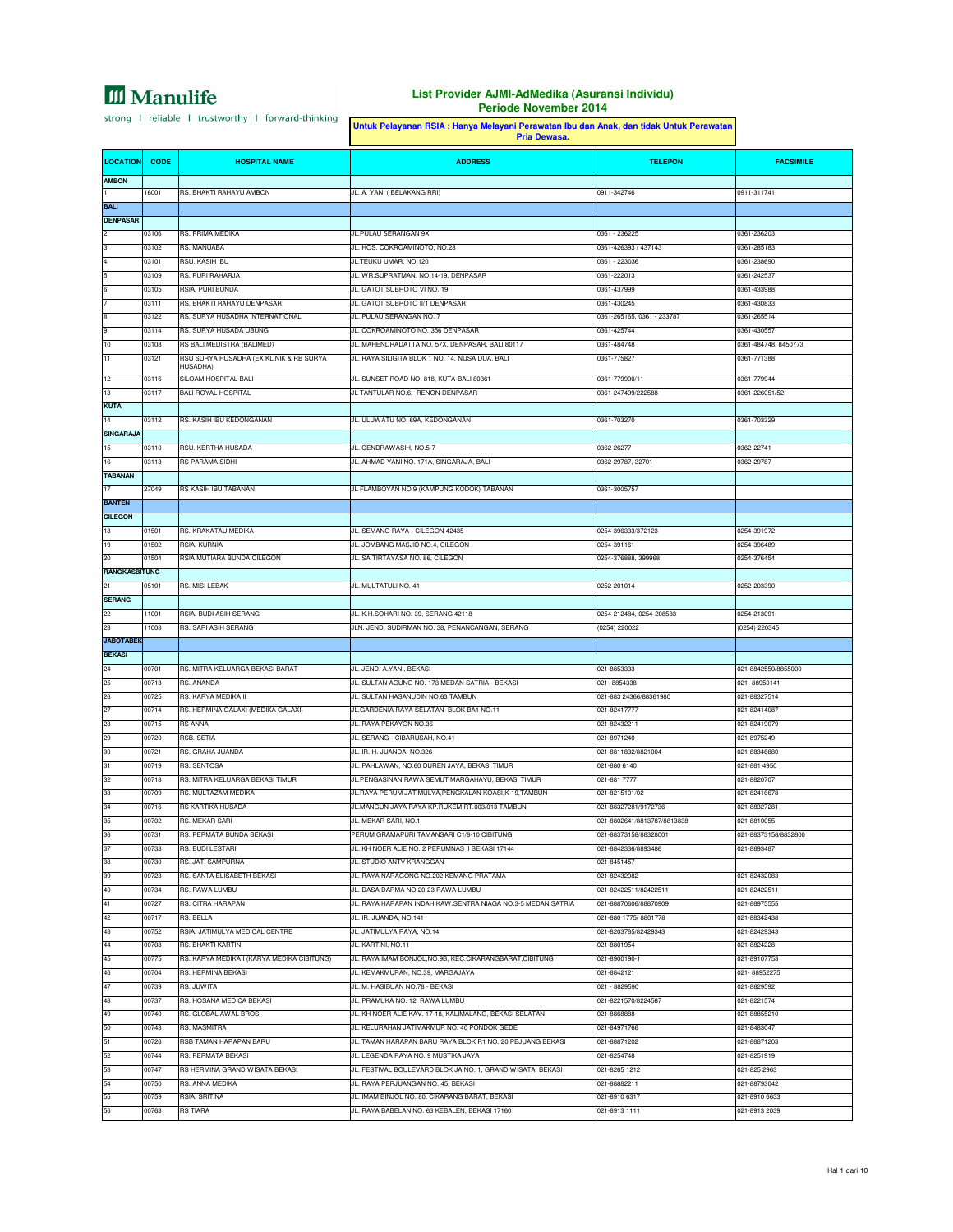### **List Provider AJMI-AdMedika (Asuransi Individu) Periode November 2014**

à,

|                      |                |                                                   | Untuk Pelayanan RSIA : Hanya Melayani Perawatan Ibu dan Anak, dan tidak Untuk Perawatan<br>Pria Dewasa.                  |                                                            |                                 |
|----------------------|----------------|---------------------------------------------------|--------------------------------------------------------------------------------------------------------------------------|------------------------------------------------------------|---------------------------------|
| <b>LOCATION</b>      | <b>CODE</b>    | <b>HOSPITAL NAME</b>                              | <b>ADDRESS</b>                                                                                                           | <b>TELEPON</b>                                             | <b>FACSIMILE</b>                |
| 57                   | 00748          | RSIA PUSPA HUSADA                                 | JL. PONDOK TIMUR KM1, JATIMULYA, TAMBUN SELATAN, BEKASI TIMUR                                                            | 021-82618978/79                                            | 021-82618977                    |
| 58<br>59             | 00766<br>00767 | RS KARTIKA HUSADA SETU<br>RS TAMAN HARAPAN BARU   | KP. BURANGKENG RT 01/06, SETU BEKASI<br>JL. KALI ABANG TENGAH RT 04 / 023, BEKASI-BARAT, 17131                           | 021-82610003<br>021-88981055                               | 021-82610005<br>021-88981055    |
| 60                   | 00769          | <b>RS APRILIA MEDIKA</b>                          | JL RAYA SETU NO. 99, DESA LUBANG BUAYA, KEC SETU BEKASI                                                                  | 021-82611565                                               | 021-82611565                    |
| 61                   | 00745          | RSIA KARUNIA BUNDA                                | JL RAYA JATIWARINGIN NO 133 PONDOK GEDE-BEKASI                                                                           | 021-8461970                                                | 021-8460991                     |
| 62                   | 00768          | RS CIBITUNG MEDIKA                                | JL. RAYA H. BOSIH NO. 117 CIBITUNG BEKASI                                                                                | 021-88323444                                               | 021-88323449                    |
| <b>CIKARANG</b>      |                |                                                   |                                                                                                                          |                                                            |                                 |
| 63                   | 00711          |                                                   | RS. SENTRA MEDIKA CIKARANG (MEDIKA CIKARANG) JL. RAYA INDUSTRI PASIR GOMBONG JABABEKA, CIKARANG                          | 021-890 4160                                               | 021-890 4159                    |
| 64<br>65             | 00729<br>00723 | RS. MEDIROSSA<br>RS. AMANDA CIKARANG              | JL. INDUSTRI TEGAL GEDE CIKARANG SELATAN<br>JL. RAYA SERANG NO. 38 CIKARANG SELATAN 17550                                | 021-8937867<br>021-8971643/89110011                        | 021-8937867                     |
| 66                   | 00742          | RS HOSANA MEDIKA LIPPO                            | JL. UTAMA BIIE NO 01 LIPPO CIKARANG                                                                                      | 021-8972472                                                | 021-8971643<br>021-89900769     |
| 67                   | 00724          | RS. HARAPAN KELUARGA (HARAPAN                     | JL.KASUARI RAYA KAV.1A-1B                                                                                                | 021-89840745                                               | 021-89835839                    |
|                      |                | INTERNASIONAL)                                    |                                                                                                                          |                                                            |                                 |
| 68<br>69             | 00705<br>00738 | RS. ANNISA<br>RS. BHAKTI HUSADA                   | JL. CIKARANG BARU, NO.31, LEMAHABANG<br>JL. RE. MARTADINATA, (BY PASS) CIKARANG UTARA, 17530                             | 021-8904165-4503/8901962/1975/1789<br>021-8900530/890 0531 | 8903350/89113827<br>021-8900570 |
| 70                   | 00707          | RS. SILOAM GLENEAGLES LIPPO CIKARANG              | JL. MH. THAMRIN, KAV.105, LIPPO CIKARANG                                                                                 | 021-89901088                                               | 021-89900022                    |
| $\overline{7}1$      | 00757          | RS. MITRA KELUARGA CIKARANG                       | JL. INDUSTRI RAYA LEMAH ABANG, CIKARANG, BEKASI                                                                          | 021-89840500, 898409000                                    | 021-89845489                    |
| 72                   | 00735          | RS. RIDHOKA SALMA                                 | JL. IMAM BONJOL NO. 7, GARDU SAWAH, CIKARANG BARAT                                                                       | 021-89116527                                               | 021-89116528                    |
| 73                   | 00751          | RS. MITRA MEDIKA                                  | JL DESA JATIWANGI-CIKEDOKAN/ SEBELAH SELATAN KAWASAN MM 2100,<br>KP KAMURANG RT 01/01- CIKARANG BARAT                    | 021-89983575/71691709/98213879                             | 021-89983575                    |
| 74                   | 00749          | <b>RS ASRI MEDIKA</b>                             | JL. RAYA CITANDUY BLOK L 11 NO. 1, CIKARANG UTARA, BEKASI                                                                | 021-89143036                                               | 021-89143860                    |
| 75                   | 00756          | RS PERMATA KELUARGA LIPPO CIKARANG                | JL. MH. THAMRIN KAC. 129. LIPPO CIKARANG, BEKASI                                                                         | 021-89905588, 89901927                                     | 021-89901860, 89901902          |
| 76                   | 00753          | RS. ADAM THALIB                                   | JL. TEUKU UMAR NO. 25. CIKARANG BARAT, BEKASI                                                                            | 021-88332305-06                                            | 021-88332308                    |
| 78                   | 00771<br>00758 | RSIA NURUL ANNISA<br><b>RSIA GIZAR</b>            | JL RAYA CIKARANG CIBARUSAH, SUKARESMI CIKARANG SELATAN<br>VILLA MUTIARA CIKARANG 1, PASADENA BLOK RA NO. 3,5,6, CIKARANG | 021-8974854/55<br>021-89677240                             | 021-8971122<br>021-89677239     |
|                      |                |                                                   | <b>BEKASI</b>                                                                                                            |                                                            |                                 |
| 79                   | 27068          | RS HOSANA MEDIKA LIPPO CIKARANG BARU              | JL. ANGGREK I B2/2 RT.01/11 DS. MEKARMUKTI - CIKARANG                                                                    | (021) 89835223                                             | 021-89830442                    |
| <b>BOGOR</b>         |                |                                                   |                                                                                                                          |                                                            |                                 |
| 80                   | 00712          | <b>RS. MARY CILUENGSI HUAU</b>                    | JL. NAROGONG RAYA, KM.21, CILUENGSI                                                                                      | 021-82492222<br>0251-8313489/8312292                       | 021-82493902<br>0251-371001     |
| 81<br>82             | 00904<br>00909 | RS. KARYA BHAKTI<br>RS. BOGOR MEDICAL CENTER      | JL. DR. SEMERU NO.120<br>JL. PAJAJARAN INDAH V/97                                                                        | 0251-390619/390435/34600                                   | 0251-390619                     |
| 83                   | 00910          | RS. ISLAM BOGOR                                   | JL. PERDANA RAYA NO.22, BUDI AGUNG - KEDUNG BADAK                                                                        | 0251 - 316822, 347139                                      | 0251 - 347139                   |
| 84                   | 00907          | RS. PMI. BOGOR                                    | JL. RAYA PAJAJARAN, NO.80                                                                                                | 0251-8324080                                               | 0251-8324709                    |
| 85                   | 00710          | RS. MHT. CILUENGSI                                | JL. RAYA NAROGONG, KM. 16, LIMUS NUNGGAL, CILUENGSI-BOGOR                                                                | 021-8235052/82491332                                       | 021-82491332/82492406           |
| 86                   | 00908          | RS. BINA HUSADA CIBINONG                          | JL. MAYOR OKING JAJAATMAJA - CIBINONG                                                                                    | 021-8753422                                                | (021) 8752463                   |
| 87                   | 00916          | RS. SENTRA MEDIKA CIBINONG                        | JL. MAYOR OKING JAYAATMAJA NO. 9- CIBINONG                                                                               | 021-8790 9999 / 87911212 / 87905444                        | 021-8790 9377                   |
| 88                   | 00901          | RS. AZRA                                          | JL. RAYA PAJAJARAN, NO.219                                                                                               | 0251-8318456                                               | 0251-331773                     |
| 89                   | 00913          | RSIA. CITRA INSANI                                | JL. RAYA PARUNG NO.242, LEBAKWANGI PEMAGARSARI                                                                           | 0251 - 617727,611507                                       | 0251 - 617493                   |
| 90<br>91             | 00906<br>00914 | RSIA. HERMINA BOGOR<br>RSIA. MELANIA BOGOR        | JL. RING ROAD-1, KAV.23,25,27, PERUM. TMN. YASMIN<br>JL. PAHLAWAN NO. 91, BOGOR                                          | 0251-328222<br>0251 - 8321196                              | 0251-328252<br>0251 - 8331777   |
| 92                   | 00920          | RSIA, SENTOSA                                     | JL. RAYA KEMANG NO. 18, BOGOR                                                                                            | 0251-7541900                                               | 0251-7541900                    |
| 93                   | 00921          | RS HERMINA MEKARSARI                              | JL RAYA CILEUNGSI JONGGOL KM.1 KABUPATEN BOGOR 16820                                                                     | 021-29232525                                               | 021-29232770                    |
| 94                   | 00922          | RS MEDIKA DRAMAGA                                 | JL RAYA DRAMAGA KM 7,3, MARGAJAYA BOGOR                                                                                  | 0251-8308900                                               | 0251-862557                     |
| 95                   | 27023          | <b>RSIA UMMI</b>                                  | JL EMPANG NO 2 BOGOR                                                                                                     | 0251-8341600                                               | 0251-8341606                    |
| 96                   | 27065          | RSIA JULIANA                                      | JL. RAYA TAJUR NO 75A- BOGOR                                                                                             | 0251 - 8339591                                             | 0251-8339591                    |
| 97                   | 27069          | RS PERTAMEDIKA SENTUL CITY                        | JL. MH THAMRIN KAV 57 SENTUL CITY - BOGOR 16810                                                                          | 021-29672990/29672977                                      | 021-29672990                    |
| 98                   | 27073          | RSIA KENARI GRAHA MEDIKA                          | GRIYA KENARI MAS BLOK B2 CILEUNGSI                                                                                       | 021-8230426/82499885/96684076                              | 021-8231829                     |
| <b>DEPOK</b>         |                |                                                   | JL. RAYA SAWANGAN-DEPOK                                                                                                  | 021-7520082                                                | 021-7775862                     |
| 100                  | 00601<br>00605 | RSU. BHAKTI YUDHA<br>RSIA. HASANAH GRAHA AFIAH    | JL. RADEN SALEH NO 42 DEPOK                                                                                              | 021-77826267/ 77826276                                     | 021-77826260                    |
| 101                  | 00606          | RS. GRAHA PERMATA IBU                             | JL.KH.M.USMAN 168,KUKUSAN BEJI - DEPOK                                                                                   | 021-7778899                                                | 021-7778998                     |
| 102                  | 00607          | RSU. BUNDA MARGONDA                               | JL.MARGONDA RAYA NO.28 PONDOK CINA-DEPOK                                                                                 | 021-78890551                                               | 021-78889958                    |
| 103                  | 00604          | RS. SIMPANGAN DEPOK                               | JL. RAYA BOGOR, KM.36, SIDAMUKTI SUKMAJAYA, CIMANGGIS - DEPOK                                                            | 021-8741549                                                | 021-8741549                     |
| 104                  | 00903          | RS. SENTRA MEDIKA DEPOK                           | JL. RAYA BOGOR KM.33 CISALAK - DEPOK                                                                                     | 021-874 3790                                               | 021-8743230/87744013            |
| 105                  | 00413          | RS. TUGU IBU                                      | JL. RAYA BOGOR, KM29, CIMANGGIS-DEPOK                                                                                    | 021-8711693 / 8718633                                      | 021-8708266                     |
| 106                  | 00603          | RSIA. TUMBUH KEMBANG                              | JL. RAYA BOGOR, KM.31, NO.23, CIMANGGIS                                                                                  | 021-8701873-74/8712300                                     | 021-8701872                     |
| 107                  | 00602          | RS. HERMINA DEPOK                                 | JL. RAYA SILIWANGI, NO.50, PANCORAN DEPOK                                                                                | 021-77202525                                               | 021-7763309                     |
| 108<br>109           | 00608<br>00902 | RS. MITRA KELUARGA DEPOK<br><b>RS PURI CINERE</b> | JL. MARGONDA RAYA, PANCORAN MAS, DEPOK<br>JL. MARIBAYA BLOK F2 NO. 10 PURI CINERE - DEPOK                                | 021-77210700<br>021-7545488                                | 021-77212155<br>021-7545486     |
| 110                  | 00609          | RSIA. ASY-SYIFA MEDICAL CENTER                    | JL. RAYA CINERE DEPOK NO. 9, RANGKAPAN JAYA BARU, DEPOK                                                                  | 021-77883905                                               | 021-77885454                    |
| 111                  | 27041          | <b>RS PERMATA DEPOK</b>                           | JL. RAYA MUCHTAR NO.22 SAWANGAN DEPOK                                                                                    | 021-29669000                                               |                                 |
| <b>JAKARTA BARAT</b> |                |                                                   |                                                                                                                          |                                                            |                                 |
| 112                  | 00105          | RS. HERMINA DAAN MOGOT                            | JL. KINTAMANI RAYA, NO.2, KAW. DAAN MOGOT BARU                                                                           | 021-5408989                                                | 021-5449869                     |
| 113<br>114           | 00113<br>00109 | RS. MHT CENGKARENG<br>RS. PATRIA IKKT             | JL. DAAN MOGOT, KM.17<br>JL.CENDRAWASIH NO.1 KOMP DEPHAN/MABES TNI                                                       | 021-54396298<br>021-5308981                                | 021-6194581<br>021-5346387      |
| 115                  | 01608          | RS CENGKARENG                                     | BUMI CENGKARENG INDAH, CENGKARENG TIMUR                                                                                  | 021-54372874 - 6                                           | 021 - 5442693/543728            |
| 116                  | 00102          | RS. PELNI PETAMBURAN                              | JL. K.S. TUBUN, NO.92-94                                                                                                 | 021-5306901 / 5484809                                      | 021-5483145/5306904             |
| 117                  | 00106          | SILOAM HOSPITAL KEBUN JERUK                       | JL. RAYA PERJUANGAN, KAV.8, KEBUN JERUK                                                                                  | 021-25677888                                               | 021-5300876/5321775             |
| 118                  | 00104          | RS. MEDIKA PERMATA HIJAU                          | JL. RAYA KEBAYORAN LAMA, NO.64,                                                                                          | 021-530 5288/534 7411                                      | 021-5305291                     |
| 119                  | 00110          | <b>RS ROYAL TARUMA</b>                            | JL.DAAN MOGOT NO.34 GROGOL                                                                                               | 021-56958338                                               | 021-56958589                    |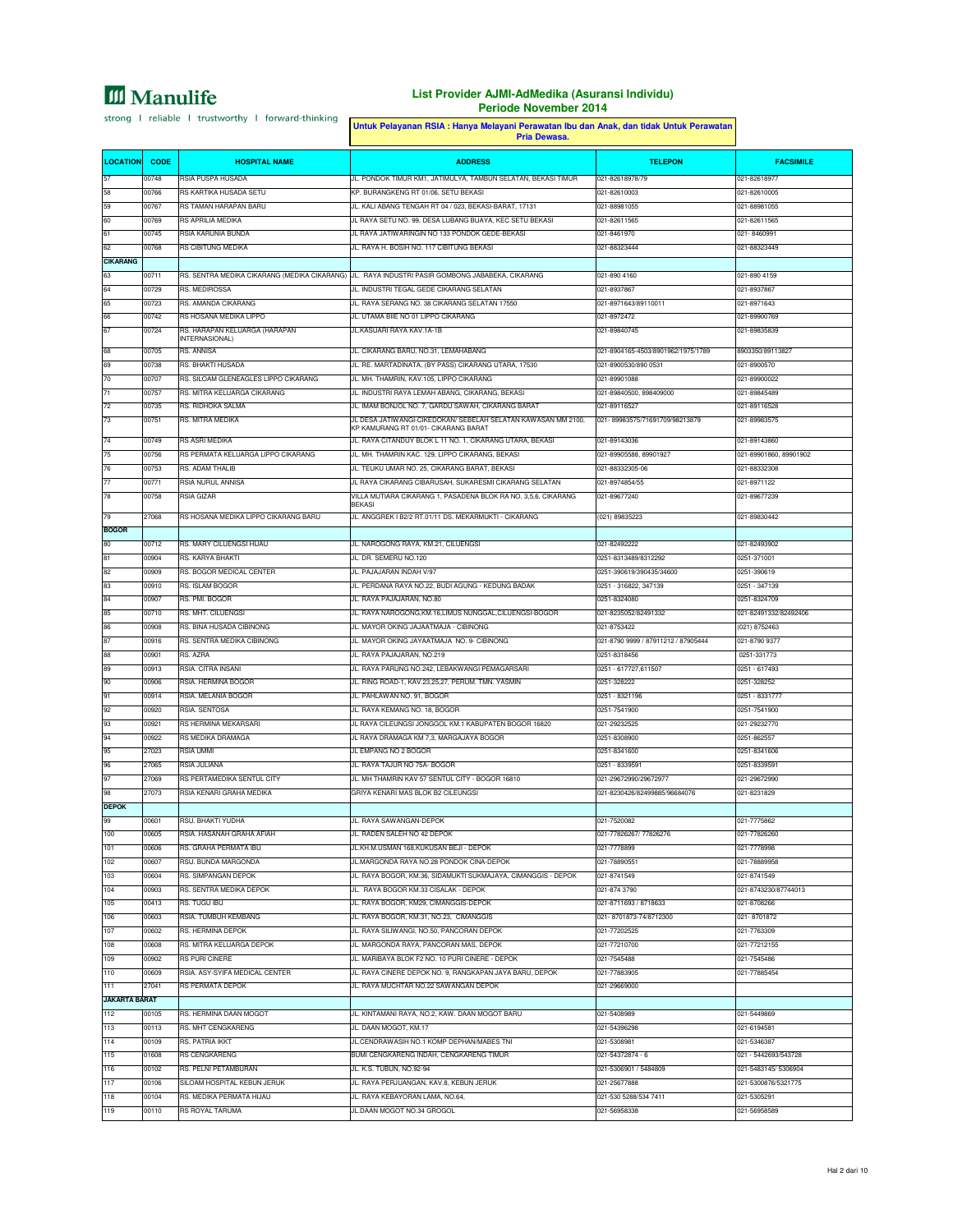|                               |                | Untuk Pelayanan RSIA : Hanya Melayani Perawatan Ibu dan Anak, dan tidak Untuk Perawatan<br>Pria Dewasa. |                                                                 |                                            |                             |
|-------------------------------|----------------|---------------------------------------------------------------------------------------------------------|-----------------------------------------------------------------|--------------------------------------------|-----------------------------|
| <b>LOCATION</b>               | <b>CODE</b>    | <b>HOSPITAL NAME</b>                                                                                    | <b>ADDRESS</b>                                                  | <b>TELEPON</b>                             | <b>FACSIMILE</b>            |
| 120                           | 00325          | RS. PONDOK INDAH PURI INDAH                                                                             | JL. PURI INDAH RAYA BLOK. S-2, KEMBANGAN SELATAN                | 021-25695222                               | 021-25695205                |
| 121                           | 00108          | RS. PURI MANDIRI KEDOYA                                                                                 | JL. RAYA KEDOYA NO. 2, JAKARTA BARAT                            | 021-5828299                                | 021-5828499                 |
| 122                           | 00103          | RS. SUMBER WARAS                                                                                        | JL. KYAI TAPA, GROGOL, JAKARTA BARAT                            | 021-5682011 tekan 9                        | 021-5605791-ADM             |
| 123                           | 00112          | RS GRHA KEDOYA                                                                                          | JL. PANJANG ARTERI NO. 26, KEDOYA UTARA, JAKARTA-BARAT, 11520   | 021-29910999                               | 021-29910987                |
| <b>JAKARTA PUSAT</b>          |                |                                                                                                         |                                                                 |                                            |                             |
| 124                           | 00301          | RS. JAKARTA                                                                                             | JL. JEND. SUDIRMAN, KAV.49                                      | 021-5732241/5741828                        | 021-5719870 (ADE)           |
| 125                           | 00213          | RSU. MENTENG MITRA AFIA                                                                                 | JL. KALI PASIR, NO.9                                            | 021-3154050                                | 021-3146309                 |
| 126                           | 00201          | RSPAD. GATOT SUBROTO (SEMUA PAVILIUN))                                                                  | JL. ABDUL RACHMAN SALEH 24                                      | 021-3840484                                | 021-3843101                 |
| 127                           | 00202          | RSPAD. GATOT SUBROTO (PAV. DARMAWAN)                                                                    | JL. ABDUL RACHMAN SALEH 24                                      | 021-3441008                                | 021-3843101                 |
| 128                           | 00218          | RSIA, BUDI KEMULIAAN                                                                                    | JL. BUDI KEMULIAAN NO. 25                                       | 021-3842828                                | 021-3501012                 |
| 129                           | 00217          | <b>RSIA, TAMBAK</b>                                                                                     | JL.TAMBAK NO. 18 MANGGARAI                                      | 021-319343222                              | 021-3902550                 |
| 130                           | 00204          | RS. ISLAM JAKARTA (CEMPAKA PUTIH)                                                                       | JL. CEMPAKA PUTIH TENGAH I/1                                    | 021-4244208                                | 021-4206681/4266546         |
| 131                           | 00214          | RS. KRAMAT 128                                                                                          | JL. KRAMAT RAYA, NO.128                                         | 021-3909513                                | 021-3909125                 |
| 132                           | 00220          | RSIA. EVASARI                                                                                           | JL. RAWAMANGUN NO.47                                            | 021-4202851                                | 021-4244490                 |
| 133                           | 00210          | RS. MH. THAMRIN INTERNATIONAL                                                                           | JL. SALEMBA TENGAH, NO.26-28                                    | 021-3904422                                | 021-3107816, 2305182        |
| 134                           | 00205          | RS. ST. CAROLUS                                                                                         | JL. SALEMBA RAYA, NO.41                                         | 021-3904441                                | 021-3103226                 |
| 135                           | 00211          | RS. KHUSUS THT-BEDAH PROKLAMASI                                                                         | JL. PROKLAMASI NO. 43                                           | 021-3900002                                | 021-3900947                 |
| 136                           | 00215          | RS. PERTAMINA JAYA                                                                                      | JL. A. YANI NO.2                                                | 021-4204056/4211911                        | 021-4211913                 |
| 137                           | 00207          | RS. ABDI WALUYO                                                                                         | JL. H.O.S. COKROAMINOTO, NO.31-33                               | 021-3144989                                | 021-330866                  |
| 138                           | 00206          | RS. PGI. CIKINI                                                                                         | JL. RADEN SALEH, NO.40                                          | 021-38997777                               | 021-324663/3910277          |
| 139                           | 00224          | <b>RS SAHID SAHIRMAN</b>                                                                                | JL. JEND. SUDIRMAN NO. 86, JAKARTA                              | 021-57853911                               | 021-57853922                |
| 140                           | 00222          | RSIA. YPK MANDIRI                                                                                       | JL. GEREJA THERESIA NO. 22, JAKARTA PUSAT                       | 021-3909725                                | 021-3909806                 |
| 141                           | 00330          | MRCCC SILOAM HOSPITAL SEMANGGI (SEMANGGI                                                                | JL, GARNISUN 2-3, KARET, JAKARTA SELATAN                        | 021-2996 2888                              | 021-2996 2778               |
|                               |                | SPECIALIST)                                                                                             |                                                                 |                                            |                             |
| 142                           | 00225          | RS. BEDAH THT PROF NIZAR                                                                                | JL. KESEHATAN NO. 9, JAKARTA PUSAT                              | 021-3503435                                | 021-34834982                |
| 143                           | 00216          | RSIA. BUNDA JAKARTA                                                                                     | JL. TEUKU CIK DITIRO NO. 28, JAKARTA PUSAT                      | 021-31922005                               | 021-3101313                 |
| 144                           | 00212          | RSAL DR MINTOHARDJO                                                                                     | JL.BENDUNGAN HILIR NO.17                                        | 021-5703081                                | 021-5749041/5711997         |
| 145                           | 00228          | RSU BUNDA JAKARTA                                                                                       | JL. TEUKU CIK DITIRO NO.21, MENTENG                             | 021-31923344                               | 021-31905915                |
| 146<br><b>JAKARTA SELATAN</b> | 00221          | RS KHUSUS BEDAH SALEMBA SATU (RS BEDAH SS<br>MEDIKA)                                                    | JL. SALEMBA I NO. 11 JAKARTA PUSAT, 10430                       | 021-3913336                                | 021-3926687                 |
| 147                           | 00306          | RSIA. BUDHI JAYA                                                                                        | JL. DR. SAHARJO, NO.120                                         | 021-8292672/8311722/2378                   | 021-8301901                 |
| 148                           | 00307          | RS. TRIA DIPA                                                                                           | JL.RAYA PASAR MINGGU, NO.3A, PANCORAN                           | 021-797 4071                               | 021-7974074                 |
| 149                           | 00311          | RS. PRIKASIH                                                                                            | JL. RS.FATMAWATI, NO.74, PONDOK LABU - CILANDAK                 | 021-7501192/7504669                        | 021-7505148                 |
| 150                           | 00305          | RS. MEDISTRA                                                                                            | JL. GATOT SUBROTO, KAV.49                                       | 021-5210200                                | 021-5210185                 |
| 151                           | 00322          | RS. KHUSUS THT-BEDAH CIRANJANG                                                                          | JL.CIRANJANG NO.20-22 KEB.BARU                                  | 021-7243366/7208192                        | 021-7398837                 |
| 152                           | 00319          | RS. MATA AINI                                                                                           | JL.H.R.RASUNA SAID (KUNINGAN) JAKARTA 12920                     | 021-5265618/5203866                        | 021-5224288                 |
| 153                           | 00320          | RSU. MUHAMMADIYAH TAMAN PURING                                                                          | JL.GANDARIA I NO.20 KEBAYORAN BARU                              | 021-7229623 021-7208358                    |                             |
| 154                           | 00316          | RSIA. YADIKA KEBAYORAN LAMA                                                                             | JL.CIPUTAT RAYA NO.5 KEBLAMA                                    | 021-7291074                                | 021-7234823<br>021-72895046 |
|                               |                | RS. ZAHIRAH                                                                                             |                                                                 | 021-78888723/7872210                       |                             |
| 155                           | 00318          |                                                                                                         | JL. SIRSAK, NO.21, JAGAKARSA                                    |                                            | 021-7872210                 |
| 156                           | 00308          | RS. TEBET<br><b>RS. PONDOK INDAH</b>                                                                    | JL. M.T. HARYONO, NO.8, PANCORAN                                | 021-8307540 / 8291540                      | 021-8311760                 |
| 157                           | 00303          |                                                                                                         | JL. METRO DUTA, KAV. UE, PONDOK INDAH                           | 021-7657525/7692252                        | 021-7502324                 |
| 158                           | 00312          | RS. SETIA MITRA                                                                                         | JL. RS. FATMAWATI, NO.80-82                                     | 021-7656000 / 7656318                      | 021-7656875                 |
| 159                           | 00309          | RS. PUSAT PERTAMINA                                                                                     | JL. KYAI MAJA NO. 43 KEBAYORAN BARU                             | 021-7219000/7219400                        | 021-720 3540                |
| 160                           | 00304          | RS. AGUNG                                                                                               | JL. SULTAN AGUNG, NO.67, PASAR RUMPUT                           | 021-8294955                                | 021-8305791                 |
| 161                           | 00313          | RS. GANDARIA                                                                                            | JL. GANDARIA TENGAH II NO. 6-8                                  | 021-7250718                                | 021-7248175                 |
| 162                           | 00321          | BRAWIJAYA WOMEN & CHILDREN HOSPITAL                                                                     | JL. TAMAN BRAWIJAYA NO. 1, CIPETE, KEBAYORAN BARU               | 021-7211337                                | 021-7211364                 |
| 163                           | 00324          | RS. ASRI                                                                                                | JL. DUREN TIGA RAYA NO. 20                                      | 021-7995566/7992210                        | 021-79198118                |
| 164                           | 00327          | RSIA KEMANG MEDICAL CARE                                                                                | JL AMPERA RAYA NO. 34, JAKARTA                                  | 021-27545454                               | 021-78843548                |
| 165                           | 00302          | RS. MMC (METROPOLITAN MEDICAL CENTER)                                                                   | JL. HR. RASUNA SAID KAV. C21, KUNINGAN, JAKARTA SELATAN         | 021-5203435                                | 021-5203417                 |
| 166                           | 00335          | SILOAM HOSPITAL SIMATUPANG                                                                              | JL RA KARTINI NO 8 CILANDAK JAKARTA SELATAN 12430               | 021-29531900                               | 021-75916997                |
| 167                           | 27009          | MAYAPADA HOSPITAL JAKARTA SELATAN (MHJS)                                                                | JL LEBAK BULUS I KAV 29 JAKARTA SELATAN                         | 021-29217777                               | 021-29216666                |
| <b>JAKARTA TIMUR</b>          |                |                                                                                                         |                                                                 |                                            |                             |
| 168                           | 00402          | RS. PREMIER JATINEGARA (MITRA INTERNASIONAL)                                                            | JL. RAYA JATINEGARA TIMUR, NO.85-87                             | 021-2800666/777                            | 021-2800755                 |
| 169                           | 00403          | RS. OMNI MEDICAL CENTER                                                                                 | JL. PULO MAS BARAT VI, NO.20                                    | 021-472 3332                               | 021-4718081                 |
| 170                           | 00410          | RS. POLRI SUKANTO                                                                                       | JL.RAYA BOGOR KRAMAT JATI                                       | 021-8093288                                | 021-8094005                 |
| 171                           | 00421          | RS. HARAPAN JAYAKARTA                                                                                   | JL. BEKASI TIMUR RAYA, NO.6 KM.18, PULO GADUNG                  | 021-46822879/4601371/4603916               | 021-4608863                 |
| 172<br>173                    | 00406<br>00401 | RSIA. HERMINA JATINEGARA<br>RS. HARUM SISMA MEDIKA                                                      | JL. RAYA JATINEGARA BARAT, NO.126<br>JL. TARUM BARAT KALIMALANG | 021-8191223/8504371<br>021-8617212/8617213 | 021-8560601<br>021-8601030  |
| 174                           | 00405          | RS. HAJI JAKARTA                                                                                        | JL. RAYA PONDOK GEDE                                            | 021-8000693/8000695                        | 021-8000702                 |
| 175                           | 00415          | RS. KARTIKA PULO MAS                                                                                    | JL. PULO MAS TIMUR K BLOK G-H-C/1                               | 021-4714973/74/470 3333                    | 021-4723402                 |
| 176                           | 00412          | RS. HARAPAN BUNDA                                                                                       | JL. RAYA BOGOR, KM22, NO.44                                     | 021-8400257                                | 021-8412977                 |
| 177                           |                | <b>RS. MEDIROS</b>                                                                                      |                                                                 |                                            | 021-4891937                 |
|                               | 00408          |                                                                                                         | JL. PERINTIS KEMERDEKAAN, KAV.149                               | 021-4750042 021-4893036                    |                             |
| 178                           | 00411          | RS. DHARMA NUGRAHA                                                                                      | JL. BALAI PUSTAKA BARU NO.19 RAWAMANGUN, JAK-TIM 13220          | 021-4707433-37 ext1103                     |                             |
| 179                           | 00409          | RS. YADIKA PONDOK BAMBU                                                                                 | JL. PAHLAWAN REVOLUSI, NO.47, PONDOK BAMBU                      | 021-8610756/8615754                        | 021-8631708                 |
| 180                           | 00911          | RS. TRIMITRA CIBINONG                                                                                   | JL.RAYA CIBINONG KM.43                                          | 021-8763055/56 021-8765993                 | 021-8755311                 |
| 181                           | 00417          | RS PERMATA CIBUBUR                                                                                      | JL ALTERNATIF CIBUBUR NO.6A CILENGSI                            | 021-8458806                                | 021-84592146                |
| 182                           | 00416          | RS. MEILIA                                                                                              | JL. ALTERNATIF CIBUBUR KM. 1                                    | 021-8444444                                | 021-84598952                |
| 183                           | 00414          | RS KESDAM CIJANTUNG                                                                                     | JL.MAHONI NO.2 CIJANTUNG                                        | 021-87793332                               | 021-87793332                |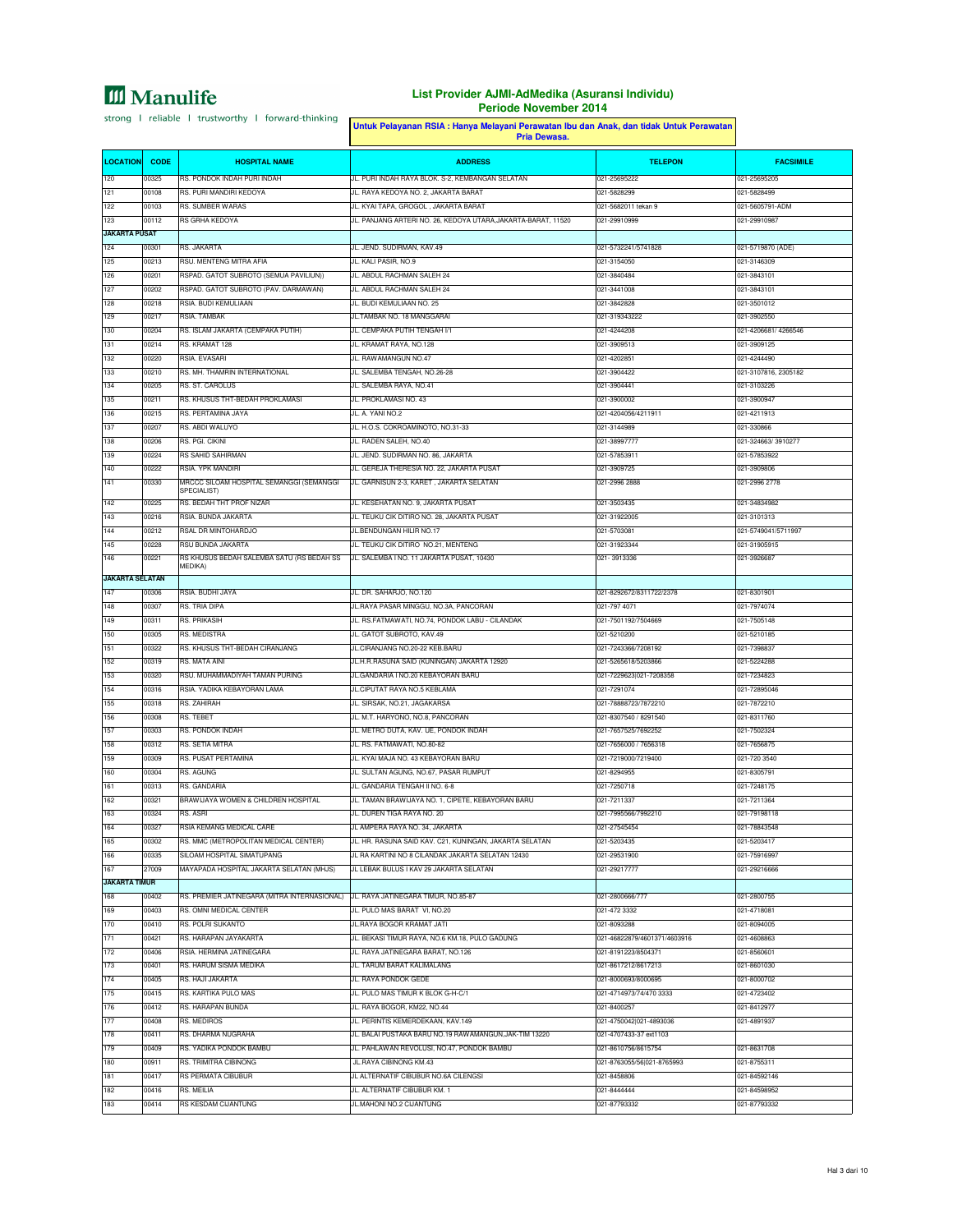#### **List Provider AJMI-AdMedika (Asuransi Individu) Periode November 2014**

strong I reliable I trustworthy I forward-thinking

#### **CODE TELEPON Untuk Pelayanan RSIA : Hanya Melayani Perawatan Ibu dan Anak, dan tidak Untuk Perawatan Pria Dewasa. LOCATION HOSPITAL NAME ADDRESS FACSIMILE** 184 00407 RS ISLAM JAKARTA TIMUR (PONDOK KOPI) JL. RAYA PONDOK KOPI 021-8630654 / 8610471 021-8611101 185 00418 RS. BINA WALUYA CARDIAC CENTER JL.TB SIMATUPANG NO.71 021-87781605/87781606 021-87781606 021-8404652 186 00419 RS. RAWAMANGUN JL. BALAI PUSTAKA RAYA NO. 29-31, RAWAMANGUN 021-4893531 021-4710918 187 00404 RS. FK-UKI JOJ ANGLES ANG DITENSION NA KARTA TIMUR DITENSION NA KARTA TIMUR DITENSION OP ASSASSED DI 188 00423 RSIA RESTI MULYA JL. PAHLAWAN KOMARUDIN RAYA NO. 5 PENGGILINGAN CAKUNG 021-4802192-4803707-4803936 021-48701488 189 00420 RSIA. BUNDA ALIYAH JL. PAHLAWAN REVOLUSI NO. 100, JAKARTA TIMUR 021- 86602525 021-86600712 190 00425 RS. MITRA KELUARGA CIBUBUR JL. ALTERNATIF TRANSYOGI, CIBUBUR, JAKARTA TIMUR 021 – 8431 1777 021 -8431 1775 191 00428 RSIA SAYYIDAH JL TAMAN MALAKA SELATAN NO. 6 PONDOK KELAPA DUREN SAWIT JAKARTA TIMUR 021-86902950/8655179 021-8649886 192 00430 RS ANTAM MEDIKA JL PEMUDA RAYA NO 1A, PULOGADUNG JAKARTA-TIMUR 021-29378939 021-29378941 193 27006 RSIA SAMMARIE BASRA JL BASUKI RACHMAT NO 31, PONDOK BAMBU DUREN SAWIT 021-86613145 021-86613145 194 00424 RSIA RESTU KASIH JL. RAYA BOGOR KM 19, NO. 3A, KRAMATJATI, JAKARTA TIMUR 021 - 8002166 021 - 80882753 195 00432 RS JANTUNG JAKARTA JL MATRAMAN RAYA NO 23 JAKARTA TIMUR 021-23961160 021-2129361158 **JAKARTA UTARA** 196 00505 RS. MITRA KELUARGA KELAPA GADING JL. BUKIT GADING RAYA KAV.2 KELAPA GADING PERMAI 021-45852700 021-45852727 197 00502 RSIA. HERMINA PODOMORO JL. DANAU AGUNG 2, BLOK E3, NO.28-30, SUNTER AGUNG, PODOMORO 021-6404910-911 021-6518720 198 00512 RSIA FAMILY JL. PLUIT MAS I BLOK A NO.2A-5A, JAKARTA UTARA 021-6695066 021-6615563 199 00507 RSI. JAKARTA UTARA (JAKARTA SUKAPURA) JL. TIPAR CAKUNG NO.5 SUKA 200 00209 RS. MITRA KELUARGA KEMAYORAN JL. LANDAS PACU TIMUR, KEMAYORAN 021-6545555 / 888 021-6545555 / 888 021-6545959 201 00509 RS. PLUIT JL. RAYA PLUIT SELATAN, NO. 2 021-6685006 / 6685070 021-6684878 202 00501 RS. SATYA NEGARA (SUNTER AGUNG) JL. AGUNG UTARA RAYA, BLOK A, NO.1 021-64715200/687813-14/685200 021-64717813 203 00510 RS. SUKMUL JL. TAWES NO. 18-20 TANJUNG PRIOK 021-4301269 021-4301272 2011 RS.GADING PLUIT **BOULEVARD TIMUR RAYA, JAKARTA 14250** 021-452 1001/4520201 021-4520390 205 00506 ROYAL PROGRESS INT HOSPITAL JL. DANAU SUNTER UTARA, SUNTER PARADISE I 021-6400261 021-6400778 206 00513 RS. PURI MEDIKA JALAN SUNGAI BAMBU RAYA NO. 5, TANJUNG PRIOK, JAKARTA UTARA 14330 021-43931975 021-43931985 207 00515 RS. PORT MEDICAL CENTER JL. ENGGANO NO. 10, TANJUNG PRIUK, JAKARTA UTARA 021-43902350 208 00514 RS MULYASARI JL. RAYA PLUMPANG SEMPER NO. 19, JAKARTA UTARA 021-43931111 021-43934369 209 00503 RS. PANTAI INDAH KAPUK JL. PANTAI INDAH UTARA 3, PANTAI INDAH KAPUK, JAKARTA 14460 021-5880911 021-5880910 210 00508 RS PELABUHAN JAKARTA JAWA JAWA TANJUNG PRIOK, JAKARTA UTARA 1426 211 00504 RS ATMA JAYA JL PLUIT RAYA NO 2 (021) 6606127 (021) 6606122 212 27062 RSIA GRAND FAMILY JUL. PANTAI INDAH SELATAN 1, KOMPLEK ELANG LAUT BOULEVARD KAV. 1 NO.1, PENJARINGAN - JAKARTA UTARA 021-296333777 021-29673756 **SERPONG** 213 00808 RSIA. PUTRA DALIMA JL. BUMI SERPONG DAMAI, SEKTOR 1-2, BLOK UA/26-27 021-5380375/8279 / 5374126/60 021-5381220 214 00817 RS. OMNI ALAM SUTERA JL. ALAM SUTERA BOULEVARD KAV. 25 021-5312555 / 53128555 021-53128666 **TANGE** 215 00814 RS ANNISA TANGERANG JL. GATOT SOEBROTO, NO.96, KM.3, CIBODAS 021-552 5564/557 91563 021-557 91563 216 00803 RS. USADA INSANI JL. K.H. HASYIM ASHARI NO. 24 021-55752575/5521270 021-55752575/5521270 021-55754335 217 00806 RS. SARI ASIH JL. IMAM BONJOL, NO.38 021-552 2794 / 552 3239 021-5525214 218 00801 MAYAPADA HOSPITAL (RS. HONORIS) JL. HONORIS RAYA, KAV.6, KOTA MODERN/KODYA DATI II 021-552 9035 021-552 9036 219 00815 RS. AWAL BROS TANGERANG JL.MH.THAMRIN NO.3 KEBON NANAS -CIKOKOL 021-55780888/55781234 021-557409999 220 SARI ASIH SANGIANG **JL. RAYA MAUK.KM.3,5 SIMPANG TIGA** 22 121 221 221 222 2022 2022 2023 2024 2022 2023 2024 2022 2023 2024 2022 2023 2024 2025 2027 2022 2023 2024 20<br>RS ARIYA MEDIKA JULI 2022 2022 2022 2023 2024 2022 2023 2024 2022 2023 2024 2022 2023 2024 2022 2024 2022 2023 222 00813 RS. AMINAH JUL.HOS COKROAMINOTO (CILEDUG RAYA) NO.4A KREO SELATAN-LARANGAN 021-7371919 021-737133333 223 00807 RSI. ASSHOBIRIN JL. RAYA SERPONG, KM.11, PONDOK JAGUNG 021-5384314/5374293/4374294 021-5374294 224 00835 RSIA. MURNI ASIH JL RAYA BOJONGNANGKA, MEDANG, LEGOK NO. 86 021-5470263/5463755 - 225 00809 RS. SARI ASIH CILEDUG JL. HOS COKROAMINOTO NO.38 021-7333430, 7332758 021-7332758 226 00812 RS. MELATI JL. MERDEKA NO.92 TANGERANG 021-5523 945 021-552 5604 221-7456379/7456386 RS. ICHSAN MEDICAL CENTER (IMC) JL. RAYA JOMBANG NO.56 BINTARO SEKTOR IX, TANGERANG 021-7456379/7456386 021-7456379/7456379/7456379/7456379/7456379/7456379/7456379/7456379/7456379/7456379/7456379/745637 228 00811 RS. BHINEKA BAKTI HUSADA JL. CABE RAYA NO.17 PONDOK CABE PAMULANG 021-7490018/7490829/7403535 021-7499157 229 021-547 021-547 021-547 021-547 021-648 AMPLEK ISLAMIC VILLAGE, KELAPA DUA 021-546 2021-546 4466 021-546 4466 021-547 0775 230 00838 RS. SYARIF HIDAYATULLAH JL. IR. H. JUANDA, NO.95, CIPUTAT 021-7402718 021-7402718 021-7403532 231 00805 RS. PREMIER BINTARO (INTERNASIONAL BINTARO) JL. MH THAMRIN NO.1, SEKTOR 7, BINTARO JAYA 021-745 5500 021-745 5500 021-748 64854/745 5800 232 00802 RS. SILOAM GLENEAGLES LIPPO KARAWACI JL. SILOAM NO. 6 LIPPO KARAWACI, TANGERANG 021-546 0055 / 66 021-546 0921/5460080 233 00818 RSIA. BUNDA SEJATI JL. PRABU SILIWANGI NO. 11; JATI UWUNG; TANGERANG 021-5900136 / 5900056 021-5900056 234 00822 EKA HOSPITAL CENTRAL BUSINESS DISTRIC LOT IX BSD CITY 021-256555555 021-25655555 021-25655544 and a series of the RAYA SERANG NO. 1 KM 4.5 CIKUPA 023 RSIA. TIARA 021-5961999 021-5961999 021-5961999 021-59 236 00824 RS. MULYA JL. KH. HASYIM ASHARI NO. 18 SUDIMARA PINANG - PINANG KOTA TANGERANG 021-7322443 021-7322445 237 00834 RSIA MUTIARA BUNDA CILEDUG JL.DR.CIPTO MANGUNKUSUMA, NO. 3, CILEDUG 021-7301365/73454951 021-73454952 238 00830 RS HERMINA TANGERANG JL. KS TUBUN NO. 10, KEL. PASAR BARU, KEC. KARAWACI, TANGERANG 021-55772525 021-5582705 239 229 021 029 029 029 27 029 27 029 27 029 27 029 27 029 27 021-5314447/4448 021-5314447/4448 021-531447/4448 021-531447/4448 021-531447/4448 021-531447/4448 021-5315062 240 00828 RS. BHAKTI ASIH JL. RADEN SALEH NO. 10, KARANG TENGAH, CILEDUG, TANGERANG 021-7305662 021-7305652 231 RS. MEDIKA BSD 2011-538009 JL. LETNAN SOETOPO KAV. KOM IIIA NO. 7 TANGERANG 2021-5372296 021-5372296 021-538009 242 00832 RSIA. KELUARGA KITA JL. RAYA PLP CURUG NO. 8 KM 4, CURUG TANGERANG 021-59491011 021-5982788 243 00825 RSB. PERMATA SARANA HUSADA JL. PAMULANG PERMAI D3 NO. 1-2, CIPUTAT, TANGERANG 021-7407421/22 021-7407421 244 00836 RS. SARI ASIH CIPUTAT JL. OTISTA RAYA NO. 3, SASAK TINGGI, CIPUTAT, TANGERANG SELATAN 021-7410808 021-7424445 245 00829 RS. MULIA INSANI JL. RAYA SERANG KM 16.8, CIKUPA, TANGERANG 021-5962790 021-5963099 239 RS. HERMINA CIPUTAT JUNISIAN DENGAN DENGAN KERTAMUKTI CIPUTAT TANGERANG 201-74702525 021-74702525 021-74702525 021-74702525 021-74702525 021-74702525 021-74702525 021-74700909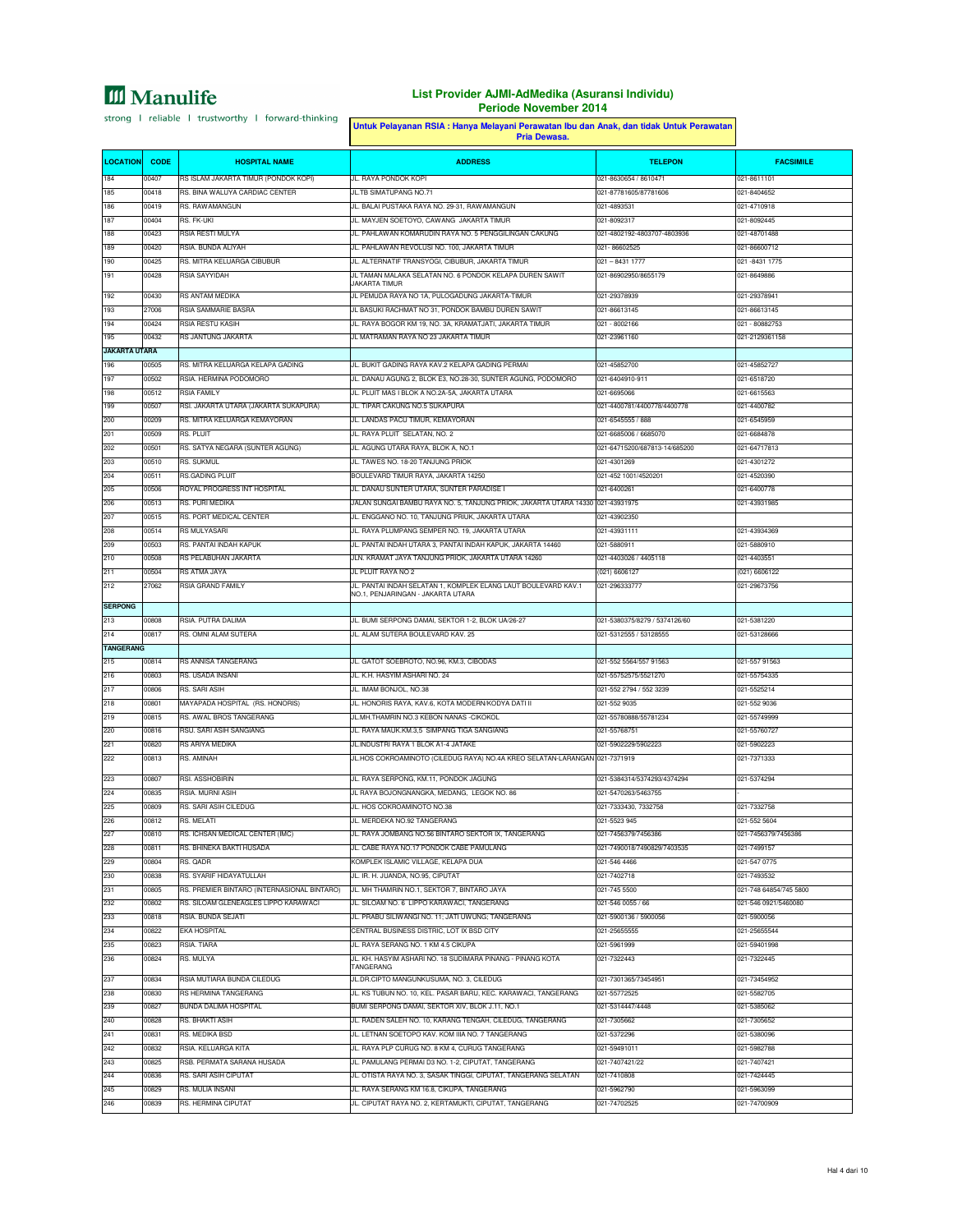|                   | Untuk Pelayanan RSIA : Hanya Melayani Perawatan Ibu dan Anak, dan tidak Untuk Perawatan |                                                                      |                                                                                                            |                                       |                               |
|-------------------|-----------------------------------------------------------------------------------------|----------------------------------------------------------------------|------------------------------------------------------------------------------------------------------------|---------------------------------------|-------------------------------|
| <b>LOCATION</b>   | <b>CODE</b>                                                                             | <b>HOSPITAL NAME</b>                                                 | <b>ADDRESS</b>                                                                                             | <b>TELEPON</b>                        | <b>FACSIMILE</b>              |
| 247               | 00840                                                                                   | RSIA BUAH HATI PAMULANG                                              | JL. RAYA SILIWANGI NO. 189, BANDA BARU, PAMULANG TANGGERANG                                                | 021-7414488                           | 021-7420322                   |
| 248               | 00826                                                                                   | <b>RSIA PRATIVI</b>                                                  | JL RHM NOERAJI NO. 42, KARAWACI, TANGERANG                                                                 | 021-5520692                           | 021-5524139                   |
| 249               | 00841                                                                                   | RSIA ST CAROLUS SUMMARECON SERPONG                                   | GADING GOLF BOULEVARD KAV. 08, GADING SERPONG                                                              | 021-54220811                          | 021-54220810                  |
| 250               | 00842                                                                                   | RSIA BUNDA SEJAHTERA                                                 | JL RAYA PURI AGUNG NO. 3 PONDOK MAKMUR, KOTABARU PASAR KEMIS                                               | 021-5925889                           | 021-5925889                   |
| 251               | 00833                                                                                   | RSIA BUAH HATI CIPUTAT                                               | JL.ARIA PUTRA NO. 399, SERUA INDAH CIPUTAT                                                                 | 021-74632222                          | 021-74638568                  |
| 252               | 00844                                                                                   | RS KARANG TENGAH MEDIKA (YADIKA GROUP)                               | JL. KARYAWAN IV, KARANG TENGAH, CILEDUG, TANGERANG                                                         | 021-7335599, 021-7336699              | 021-7335599                   |
| 253               | 00846                                                                                   | CIPUTRA HOSPITAL                                                     | JL. CITRA RAYA BOULEVARD BLOK VOO/08 SEKTOR 3.4 CITRA RAYA,<br>TANGFRANG                                   | 021-59405555                          | 021-59405678                  |
| 254               | 00848                                                                                   | <b>BETHSAIDA HOSPITAL</b>                                            | DISTRICT TIVOLLI NO. 1 PARAMOUNT SERPONG, JL. BOULEVARD GADING<br>SERPONG, TANGERANG                       | 021-29309999                          | 021-29305999                  |
| 255               | 00850                                                                                   | <b>RSIA DHIA</b>                                                     | JL. CENDRAWASIH NO. 90, CIPUTAT SAWAH LAMA, TANGERANG SELATAN<br>15413                                     | 021-7494550                           | 021-7494551                   |
| 256               | 00847                                                                                   | RS PERMATA PAMULANG                                                  | JL RAYA SILIWANGI NO 1A, PAMULANG-TANGERANG                                                                | 021-74704999/74709079                 | 021-747 09 073                |
| 257               | 27013                                                                                   | RS PERMATA IBU TANGERANG                                             | JL KH MAS MANSYUR NO 2 KUNCIRAN TANGERANG                                                                  | 021-7334343/ 7300883                  | 021-7300883                   |
| 258               | 27025                                                                                   | RSIA CINTA KASIH                                                     | JL CIPUTAT BARU RAYA NO 10 CIPUTAT                                                                         | 021 - 74706020 / 7424639              | 021 - 74707986                |
| 259               | 27071                                                                                   | RS HERMINA SERPONG                                                   | JL. RAYA PUSPITEK KM.8 NO.99, SERPONG, TANGERANG SELATAN                                                   | (021) 7588 4999                       | 021 - 75883704                |
| 260               | 00819                                                                                   | <b>RS DINDA</b>                                                      | JL. GALUH NO.2 JATIUWUNG, TANGERANG                                                                        | 021-55650577                          | 021-55652149                  |
| <b>JAWA BARAT</b> |                                                                                         |                                                                      |                                                                                                            |                                       |                               |
| <b>BANDUNG</b>    |                                                                                         |                                                                      |                                                                                                            |                                       |                               |
| 261               | 01304                                                                                   | RS. MUHAMADIYAH                                                      | JL. KH. AHMAD DAHLAN NO.53                                                                                 | 022 - 730 1062                        | 022-7306458, 7323545          |
| 262               | 01310                                                                                   | RS. MITRA KASIH                                                      | JL. RAYA CIBABAT NO. 341. CIMAHI                                                                           | 022-6654852                           | 022-6654875/6642349           |
| 263               | 01301                                                                                   | RS. ADVENT BANDUNG<br>RS. IMMANUEL                                   | JL. CIHAMPELAS, NO.161                                                                                     | 022 - 2034386-9                       | 022-2043167/2041034/2041109   |
| 264               | 01302                                                                                   |                                                                      | JL. KOPPO, NO.161                                                                                          | 022-5201656/5201051                   | 022-5224219                   |
| 265               | 01312                                                                                   | RS. SANTOSA HOSPITAL BANDUNG (SANTOSA<br>BANDUNG INTERNASIONAL HOSP) | JL. KEBONJATI NO.38 BANDUNG                                                                                | 022-4248333                           |                               |
| 266               | 01311                                                                                   | RS. CAHYA KAWALUYAN                                                  | JL. PARAHYANGAN KM.3 KAV.HOS PADALARANG                                                                    | 022-6803700                           | 022-6803711                   |
| 267               | 01309                                                                                   | RSU. BUNGSU                                                          | JL.VETERAN, NO.6                                                                                           | 022 -730 1062                         | 022-7306458                   |
| 268               | 01308                                                                                   | RSIA. HERMINA PASTEUR                                                | JL. DR. DJUNDJUNAN, NO.107, PASTEUR                                                                        | 022-6072525                           | 022-6037815                   |
| 269               | 01313                                                                                   | RS. AMC (ANISA MEDICAL CENTER)                                       | JL. RAYA CILEUNYI, RANCAEKEK                                                                               | 022-7781630/70804777,70805777         | 022-7781629                   |
| 270               | 01314                                                                                   | RS. HERMINA ARCAMANIK                                                | JL. A.H NASUTION KM 7 NO 50, KECAMATAN ANTAPANI, BANDUNG                                                   | 022-87242525                          | 022-7271771                   |
| 271               | 01303                                                                                   | RS. SANTO BORROMEUS                                                  | JL. IR. JUANDA NO.100, BANDUNG 40132                                                                       | 022-2552000                           | 022-2504235                   |
| 272               | 27102                                                                                   | <b>RSIA MELINDA 1</b>                                                | JL. PAJAJARAN, NO.46                                                                                       | 022-4222788,4222388                   | 022-4215700                   |
| 273               | 27103                                                                                   | RS KHUSUS BEDAH MELINDA II                                           | JL. CIPTO NO 1 RT 05/02, KEL. PASIRKALIKI, KEC CICENDO, KOTA BANDUNG                                       | 022-4267888/4233777                   | 022-4247888                   |
| <b>CIMAHI</b>     |                                                                                         |                                                                      |                                                                                                            |                                       |                               |
| 274               | 27064                                                                                   | RSU KASIH BUNDA CIMAHI                                               | JL. MAHAR MARTANEGARA NO.166 LEUWIGAJAH - CIMAHI 40521                                                     | 022- 6614221/ 6630585                 | 022-6630583                   |
| <b>CIAMIS</b>     |                                                                                         |                                                                      |                                                                                                            |                                       |                               |
| 275               | 08001                                                                                   | RSU. PERMATA BUNDA                                                   | JL. MR IWA KUSUMASOMANTRI NO. 1; CIAMIS                                                                    | 0265-771650                           | 0265-771650                   |
| <b>CIKAMPEK</b>   |                                                                                         |                                                                      |                                                                                                            |                                       |                               |
| 276               | 01003                                                                                   | RS. KARYA HUSADA                                                     | JL. JEND. A.YANI, NO.98, CIKAMPEK-KARAWANG                                                                 | 0264-316188-89                        | 0264-301626                   |
| 277               | 12001                                                                                   | RSU. SARASWATI                                                       | JL. A. YANI NO. 27, CIKAMPEK                                                                               | 0264-316101                           | 0264-311531                   |
| 278               | 01017                                                                                   | RS. PURI ASIH JATISARI                                               | JL. RAYA JATISARI NO. 3, MEKARSARI JATISARI, KARAWANG                                                      | 0264-361459                           | 0264-8375276                  |
| 279               | 27043                                                                                   | <b>RS TITIAN BUNDA</b>                                               | JL IR. H JUANDA NO 123 CIKAMPEK                                                                            | (0264) 8385999/8386222                | (0261) 8388936                |
| <b>CIREBON</b>    |                                                                                         |                                                                      |                                                                                                            |                                       |                               |
| 280               | 01402                                                                                   | RS. PELABUHAN CIREBON                                                | JL. SISINGAMANGARAJA, NO.45                                                                                | 0231-208948 / 205657                  | 0231-234670                   |
| 281               | 01403                                                                                   | RS. PUTERA BAHAGIA                                                   | JL.CIREMAI RAYA NO.114 , PERUMNAS                                                                          | 0231-207351/0231-485654               | 0231-486356                   |
| 282               | 01401                                                                                   | RS. PERTAMINA KLAYAN                                                 | JL. PATRA RAYA, KLAYAN                                                                                     | 0231-2512116 / 224646                 | 0231-209328                   |
| 283               | 01404                                                                                   | RS. SUMBER KASIH                                                     | JL. SILIWANGI NO. 135                                                                                      | 0231-203815                           | 0231-210040                   |
| 284               | 27007                                                                                   | <b>RS MITRA PLUMBON</b>                                              | JL RAYA PLUMBON KM 11                                                                                      | 0231-323100                           | 0231-322355/322066            |
| <b>KARAWANG</b>   |                                                                                         |                                                                      |                                                                                                            |                                       |                               |
| 285               | 01004                                                                                   | RS. BAYUKARTA                                                        | JL. KERTABUMI, NO.44                                                                                       | 0267-401817/801818                    | 0267-404472                   |
| 286               | 01000                                                                                   | RS. DEWI SRI                                                         | JL. ARIF RAHMAN HAKIM, NO.1                                                                                | 0267-402855 / 4021475/4               | 0267 - 404010                 |
| 287               | 01005                                                                                   | RS. CITO                                                             | JL. ARTERI TOL KARAWANG BARAT TELUK JAMBE<br>JL. RAYA CISELANG, CIKAMPEK UTARA, KEC KOTA BARU, KARAWANG    | 0267-414245                           | 0267-414306                   |
| 288<br>289        | 12002                                                                                   | RSU. IZZA (AQMA CIKAMPEK)<br>RSU. FIKRI MEDIKA                       | JL. RAYA KOSAMBI TELAGASARI - KOSAMBI KLARI - KARAWANG                                                     | 0264-319307                           | 0264-8386829                  |
| 290               | 01008<br>01006                                                                          | RS. DELIMA ASIH SISMA MEDIKA                                         | JL, WIRASABA NO. 54 JOHAR - KARAWANG                                                                       | 0267 - 861 5555/5566<br>0267 - 403073 | 0267-8615577<br>0267 - 405598 |
| 291               | 01010                                                                                   | RS. CITRA SARI HUSADA (RB & KLINIK INTAN                             | JL. RAYA KOSAMBI TELAGASARI - KOSAMBI KLARI - KARAWANG                                                     | 0267-437507                           | 0267-438681                   |
|                   |                                                                                         | BAROKAH)                                                             |                                                                                                            |                                       |                               |
| 292               | 01009                                                                                   | RSIA. DJOKO PRAMONO                                                  | JL. PANATAYUDA I NO. 44 NAGASARI                                                                           | 0267-403009/403744                    | 0267-403744                   |
| 293               | 01011                                                                                   | RS. LAMARAN MEDICAL CENTER                                           | JL, SYECH QURO NO, 14 PALUMBONSARI, LAMARAN, KARAWANG                                                      | 0267-405752                           | 0267-405752                   |
| 294               | 27047                                                                                   | <b>RS ROSELA</b>                                                     | JL INTERCHANGE TOL KARAWANG BARAT NO 3 DS WADAS KEC TELUK<br>JAMBE                                         | 0267) 8637207/8637205                 | 0267 8367205                  |
| 295               | 27008                                                                                   | RSIA MITRA FAMILY                                                    | JL RAYA GALUH MAS TELUK JAMBE KARAWANG                                                                     | 0267-8458327/8458328                  | 0267-8458330                  |
| 296               | 27074                                                                                   | RS LIRA MEDIKA                                                       | JL. SYECH QURO NO.14 LAMARAN, KARAWANG - JAWA BARAT                                                        | (0267) 405 752                        | (0267) 405 752                |
| <b>PURWAKARTA</b> |                                                                                         |                                                                      |                                                                                                            |                                       |                               |
| 297               | 06001                                                                                   | SILOAM HOSPITAL PURWAKARTA (EX RS. EFARINA<br>ETAHAM)                | JL. BUNGURSARI NO. 1                                                                                       | 0264-219168 / 0264-231273             | 0264-212674                   |
| 298               | 06002                                                                                   | RSIA. ASRI PURWAKARTA                                                | JL. VETERAN CIHIDEUNG NO. 15                                                                               | 0264-211680                           |                               |
| 299               | 06004                                                                                   | RS. AMIRA                                                            | JL. IPIK GANDAMANAN RT 35/ 03 MUNJUL JAYA                                                                  | 0264-8221191/92                       | 0264-8221193                  |
| 300               | 06003                                                                                   | RS. MH THAMRIN PURWAKARTA                                            | JL. PURWAKARTA CIKAMPEK DESA CIBENING KEC. BUNGUR SARI -                                                   | 0264-8222222                          | 0264-8222221                  |
| 301               | 06006                                                                                   | RS BHAKTI HUSADA II                                                  | <b>PURWAKARTA</b><br>JL. RAYA SADANG SUBANG, KP. KIARA, RT01/01, DS. CIKUMPAY, KEC.<br>CEMPAKA, PURWAKARTA | 0264-8225 344                         | 0264-8225255                  |
|                   |                                                                                         |                                                                      |                                                                                                            |                                       |                               |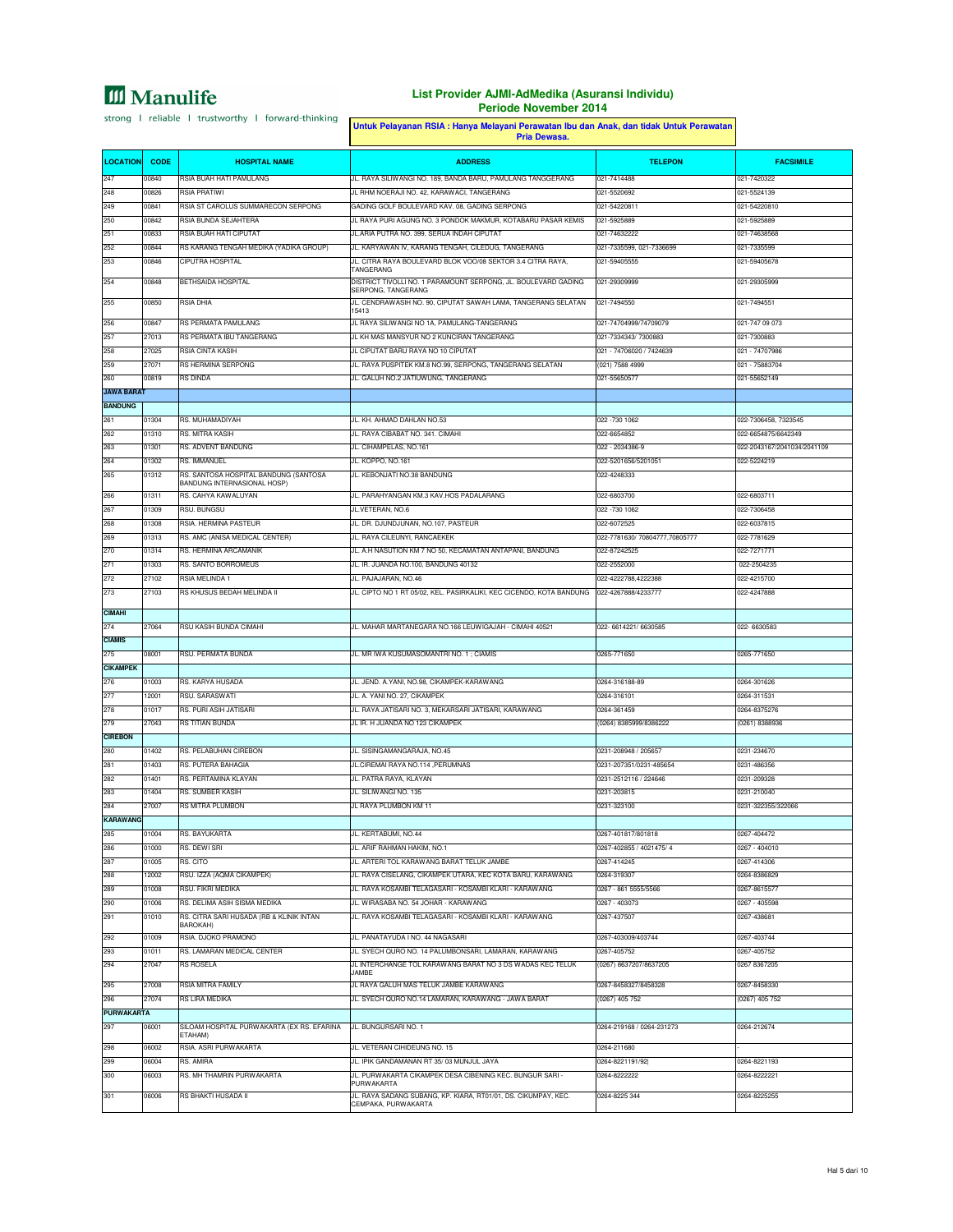### **List Provider AJMI-AdMedika (Asuransi Individu) Periode November 2014**

h

|                         |                | Untuk Pelayanan RSIA : Hanya Melayani Perawatan Ibu dan Anak, dan tidak Untuk Perawatan<br>Pria Dewasa. |                                                                                 |                                                       |                                    |
|-------------------------|----------------|---------------------------------------------------------------------------------------------------------|---------------------------------------------------------------------------------|-------------------------------------------------------|------------------------------------|
| <b>LOCATION</b>         | <b>CODE</b>    | <b>HOSPITAL NAME</b>                                                                                    | <b>ADDRESS</b>                                                                  | <b>TELEPON</b>                                        | <b>FACSIMILE</b>                   |
| <b>PURWODADI</b><br>302 | 01811          | RS. PANTI RAHAYU (YAKKUM)                                                                               | JL R. SUPRAPTO NO. 6 PURWODADI                                                  | 0292-421087                                           | 0292-421-370,425095                |
| <b>SUBANG</b>           |                |                                                                                                         |                                                                                 |                                                       |                                    |
| 303                     | 05701          | RS. PERKEBUNAN NUSANTARA 8                                                                              | JL. OTISTA, NO.1                                                                | 0260-420406,411632/4                                  | 0260-420391                        |
| <b>SUKABUMI</b>         |                |                                                                                                         |                                                                                 |                                                       |                                    |
| 304                     | 01202          | RS. ISLAM ASSYIFA                                                                                       | JL. JEND. SUDIRMAN, NO. 27                                                      | 0266-222663, 213433                                   | 0266 - 213433                      |
| 305                     | 01203          | RS. HERMINA SUKABUMI                                                                                    | JL. RAYA SUKARAJA RT 003/03, SUKARAJA                                           | 0266-6249292                                          | 0266-235020                        |
| 306                     | 01205          | RS. KARTIKA MEDICAL CENTER                                                                              | JL. JENDRAL AHMAD YANI NO. 18A                                                  | 0266-6250903-905                                      | 0266-6250901                       |
| 307<br>308              | 01204<br>27075 | RS. BHAKTI MEDICARE<br>RS. KARTIKA CIBADAK                                                              | JL. RAYA SILIWANGI NO. 186 B CICURUG<br>JL. SILIWANGI NO.139, CIBADAK, SUKABUMI | 0266-731555<br>(0266) 7160071                         | 0266-731899<br>(0266) 535586       |
| <b>SUMEDANG</b>         |                |                                                                                                         |                                                                                 |                                                       |                                    |
| 309                     | 06401          | RS. PAKUWON                                                                                             | JL.RD.DEWI SARTIKA NO.17 SUMEDANG 45311                                         | 0261-210834/201132                                    | 0261-210834                        |
| <b>TASIKMALAYA</b>      |                |                                                                                                         |                                                                                 |                                                       |                                    |
| 310                     | 06301          | RS. JASA KARTINI                                                                                        | JL. OTTO ISKANDAR DINATTA NO 15                                                 | 0265-331808/641/114                                   | 0265-331114                        |
| 311                     | 06305          | RS TASIK MEDIKA CITRATAMA (TMC)                                                                         | JL. KH ZAENAL MUSTOFA NO. 310 TASIKMALAYA                                       | 0265-322333                                           | 0265-326767                        |
| 312                     | 06303          | RS PERMATA BUNDA TASIKMALAYA                                                                            | JL. BRIGJEN WASITAKUSUMAH NO. 1, TASIKMALAYA                                    | 0265-345650                                           | 0265-345650                        |
| <b>JAWA TENGAH</b>      |                |                                                                                                         |                                                                                 |                                                       |                                    |
| <b>CILACAP</b>          |                | RSI. FATIMAH                                                                                            | JL. IR. H. JUANDA NO.20 CILACAP                                                 |                                                       |                                    |
| 313<br><b>KLATEN</b>    | 04201          |                                                                                                         |                                                                                 | 0282-542396                                           | 0282-541065                        |
| 314                     | 01107          | <b>RS.ISLAM KLATEN</b>                                                                                  | JL.RAYA SOLO KM.4 57436                                                         | 0272-322252                                           |                                    |
| <b>KUDUS</b>            |                |                                                                                                         |                                                                                 |                                                       |                                    |
| 315                     | 01701          | RS. MARDI RAHAYU                                                                                        | JL. AKBP.R. AGIL KUSUMADYA, NO.110                                              | 0291-434 707                                          | 0291-434711                        |
| <b>MAGELANG</b>         |                |                                                                                                         |                                                                                 |                                                       |                                    |
| 316                     | 03501          | RS. HARAPAN MAGELANG                                                                                    | JL. P. SENOPATI, NO.11                                                          | 0293-364033/7                                         | 0293-364033/7                      |
| <b>PEKALONGAN</b>       |                |                                                                                                         |                                                                                 |                                                       |                                    |
| 317                     | 14001          | RS. SITI KHODIJAH                                                                                       | JL. BANDUNG, NO.39-47                                                           | 0285-422845 / 42513843564                             | 0285-425138                        |
| 318<br>319              | 14002<br>14003 | RS. BUDI RAHAYU PEKALONGAN<br>RSI PKU MUHAMMADIYAH PEKAJANGAN                                           | JL. BARITO NO. 5<br>JL. RAYA AMBOKEMBANG NO 42-44, PEKALONGAN                   | 0285-423491 / 424340<br>0285-785133/785367            | 0285-423002<br>0285-785681         |
| <b>PEMALANG</b>         |                |                                                                                                         |                                                                                 |                                                       |                                    |
| 320                     | 09001          | RSU. SANTA MARIA PEMALANG                                                                               | JL. PEMUDA NO. 24 ; PEMALANG                                                    | 0284-321251                                           | 0284-322335                        |
| PATI                    |                |                                                                                                         |                                                                                 |                                                       |                                    |
| 321                     | 19001          | RS. KELUARGA SEHAT PATI                                                                                 | JL. PANGLIMA SUDIRMAN NO. 9, MARGOREDJO, PATI                                   | 0295-386111                                           | 0295-384422                        |
| <b>PURWOKERTO</b>       |                |                                                                                                         |                                                                                 |                                                       |                                    |
| 322                     | 04802          | RSU. BUNDA                                                                                              | JL. PRAMUKA, NO.249                                                             | 0281-635424 / 632514                                  | 0281-638832                        |
| 323<br>324              | 04801<br>04803 | RS. ELISABETH<br>RS. ANANDA PURWOKERTO                                                                  | JL. DR. ANGKA NO. 40 PURWOKERTO<br>JL. PEMUDA NO. 30, PURWOKERTO                | 0281-627384/62377/632833/625857<br>0281-636417,631435 | 0281-627824<br>0281-640226         |
| <b>SEMARANG</b>         |                |                                                                                                         |                                                                                 |                                                       |                                    |
| 325                     | 01809          | RS. HERMINA PANDANARAN                                                                                  | JL. PANDALARAN NO.24                                                            | 024-8411112                                           | 024-8450818                        |
| 326                     | 01808          | RS. BANYUMANIK                                                                                          | JL. BINA REMAJA                                                                 | 024-7471519/7462181                                   | 024-7462181                        |
| 327                     | 01801          | RS. TELOGOREJO                                                                                          | JL. KH. AHMAD DAHLAN, SEMRANG                                                   | 024-8452912/8446000                                   | 024-8317410/8449660                |
| 328                     | 01806          | RSI. SULTAN AGUNG                                                                                       | JL. KALIGAWE KM.4                                                               | 024-6580019                                           | 024-6581928                        |
| 329                     | 01802          | RS. ST. ELIZABETH                                                                                       | JL. KAWI NO. 1                                                                  | 024-8310076                                           | 024-8413373                        |
| 330                     | 01805          | RS. ROEMANI MUHAMMADIYAH                                                                                | JL. WONDRI, NO.22                                                               | 024-8444623                                           | 024-8415752                        |
| 331<br>332              | 01803          | RS. PANTI WILASA " DR. CIPTO '<br>RS. PANTI WILASA CITARUM                                              | JL. DR. CIPTO, NO.50<br>JL. CITARUM, NO. 98                                     | 024-3546040<br>024-3542224                            | 024-3546042                        |
| 333                     | 01804<br>01810 | RS. PERMATA MEDIKA                                                                                      | JL. MOCH ICHSAN NO. 93-97, NGALIYAN, SEMARANG                                   | 024-7625005                                           | 024-3561514,3542063<br>024-7621733 |
| 334                     | 01812          | RS. KEN SARAS                                                                                           | JL RAYA SOEKARNO HATTA KM. 29 BERGAS UNGARAN                                    | 024-6922269                                           | 0298-522706                        |
| 335                     | 27076          | <b>RS HERMINA BANYUMANIK</b>                                                                            | JL JEND. POLISI ANTON SOEDJARWO NO 195 A, KEL SRONDOL WETAN,                    | 024-76488989                                          | 024-76479080                       |
| SOLO                    |                |                                                                                                         | <b>BANYUMANIK</b>                                                               |                                                       |                                    |
| 336                     | 01104          | RSU. KASIH IBU                                                                                          | JL. BRIGJEND SLAMET RIYADI NO.404                                               | 0271-714422                                           | 0271-717722                        |
| 337                     | 01103          | RS. DR. OEN SOLO BARU                                                                                   | KOMP. PERUM. SOLO BARU, GROGOL, SUKOHARJO                                       | 0271-620220 / 0271-620220                             | 0271-622555                        |
| 338                     | 01108          | RS. ISLAM KUSTATI                                                                                       | JL. KAPTEN MULYADI NO.249                                                       | 0271-643013                                           | 0271-634823                        |
| 339                     | 01105          | RS. ISLAM SURAKARTA                                                                                     | JL. A. YANI, PRABELAN, SURAKARTA                                                | 0271-710571/725134                                    | (0271) 710572                      |
| 340                     | 01106          | RS. PKU MUHAMMADIYAH                                                                                    | JL. RONGGOWARSITO, NO.130                                                       | 0271-714578                                           | (0271) 717012                      |
| 341                     | 01102          | RS. DR. OEN SURAKARTA                                                                                   | JL. BRIGJEN KATAMSO NO.55                                                       | 0271-643139                                           | 0271-642026                        |
| 342                     | 01101          | RS. PANTI WALUYO SURAKARTA                                                                              | JL. JEND. A. YANI NO. 1                                                         | 0271-712077                                           |                                    |
| 343<br><b>TEGAL</b>     | 01109          | RS. BRAYAT MINULYA                                                                                      | JL. DR. SETIABUDI NO. 106                                                       | 0271-716646/710571                                    | 0271-727309                        |
| 344                     | 05401          | RSU. ISLAM HARAPAN ANDA                                                                                 | JL. ABABIL NO.42 TEGAL-52131                                                    | 0283-358244                                           | 0283-358244                        |
| 345                     | 05402          | RS MITRA KELUARGA TEGAL                                                                                 | JL. SIPELEM, KEMANDUNGAN, TEGAL                                                 | 0283-340999                                           | 0283-340902                        |
| 346                     | 05403          | <b>RS ADELLA</b>                                                                                        | JL. PROF. MOH. YAMIN NO. 77, KUDAILE, SLAWI TEGAL                               | 0283-491154/491773                                    | 0283-491354                        |
| <b>TEMANGGUNG</b>       |                |                                                                                                         |                                                                                 |                                                       |                                    |
| 347                     | 13001          | RS. KRISTEN NGESTI WALUYO                                                                               | JL. PAHLAWAN, PO BOX 1, PARAKAN, TEMANGGUNG 56254                               | 0293-596008                                           | 0293-596410                        |
| YOGYAKARTA              |                |                                                                                                         |                                                                                 |                                                       |                                    |
| 348                     | 02004          | RS. LUDIRA HUSADA TAMA                                                                                  | JL. WIRATAMA NO.4 TEGALREJO 55244                                               | 0274-620333/620091                                    | 0274-589087                        |
| 349                     | 02007          | JOGJA INTERNASIONAL HOSP                                                                                | JL.RING ROAD UTARANO.160 CONDONG CATUR SLEMAN                                   | 0274-4463535/4463190                                  | 0274-4463444                       |
| 350                     | 02006          | RS. PKU MUHAMMADIYAH                                                                                    | JL. K.H. ACHMAD DAHLAN, NO.20                                                   | 0274-512653                                           | 0274-566129                        |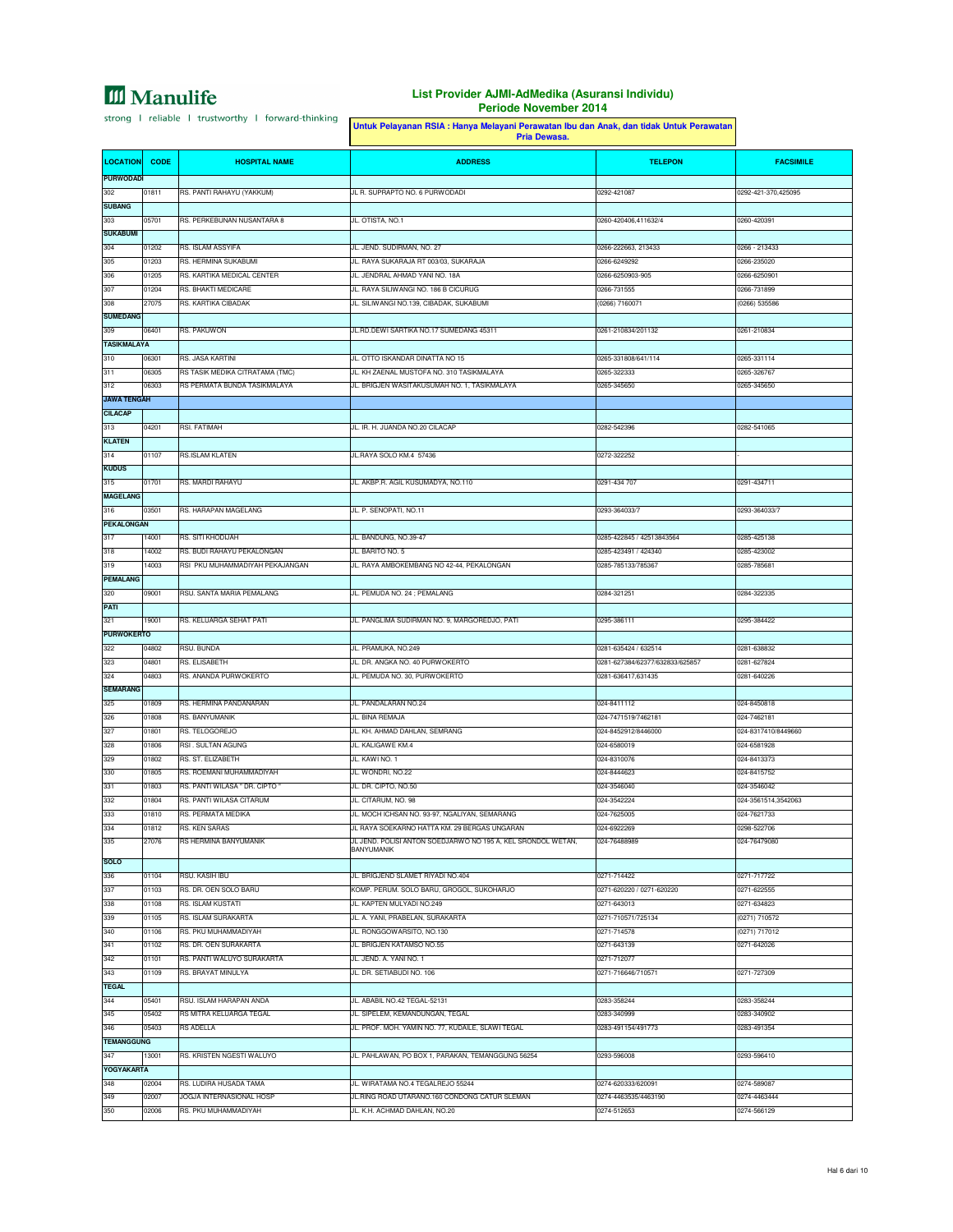### **List Provider AJMI-AdMedika (Asuransi Individu) Periode November 2014**

h

|                          |                | Untuk Pelayanan RSIA : Hanya Melayani Perawatan Ibu dan Anak, dan tidak Untuk Perawatan<br>Pria Dewasa. |                                                          |                                        |                            |
|--------------------------|----------------|---------------------------------------------------------------------------------------------------------|----------------------------------------------------------|----------------------------------------|----------------------------|
| <b>LOCATION</b>          | <b>CODE</b>    | <b>HOSPITAL NAME</b>                                                                                    | <b>ADDRESS</b>                                           | <b>TELEPON</b>                         | <b>FACSIMILE</b>           |
| 351                      | 02010          | RS PKU MUH UNIT II GAMPING SLEMAN                                                                       | JL. WATES KM 5,5 GAMPING SLEMAN YOGYAKARTA               | 0274-6499704/6499706                   | 0274-6499727               |
| <b>CEPU</b>              |                |                                                                                                         |                                                          |                                        |                            |
| 352                      | 05206          | RS PKU MUUHAMMADIYAH CEPU                                                                               | JL RONGGOLAWE NO 137, CEPU JAWA TENGAH                   | 0296-421727                            | 0296-424678                |
| <b>SALATIGA</b>          |                |                                                                                                         |                                                          |                                        |                            |
| 353                      | 17001          | RS PURI ASIH                                                                                            | JL. JENDERAL SUDIRMAN NO. 169, SALATIGA 50743            | 0298 - 323209                          | 0298 - 311466              |
| 354<br><b>JAWA TIMUR</b> | 27003          | RS ANANDA SALATIGA                                                                                      | JL KI PENJAWI N0 5, SALATIGA-JAWA TENGAH                 | 0298-314151/314141                     | 0298-322598                |
| <b>BANYUWANGI</b>        |                |                                                                                                         |                                                          |                                        |                            |
| 355                      | 06501          | RS. AL-HUDA                                                                                             | JL. DIPONEGORO, NO.65, GENTENG                           | 0333-842036                            | 0333-842037                |
| 356                      | 06502          | RSI. FATIMAH                                                                                            | JL. JEMBER, NO.25                                        | 0333-425559                            | 0333-423204                |
| 357                      | 06503          | RS YASMIN BANYUWANGI                                                                                    | JL LETKOL ISTIQLAL NO 80-84 BANYUWANGI                   | 0333-424671                            | 0333-418219                |
| <b>BLITAR</b>            |                |                                                                                                         |                                                          |                                        |                            |
| 358                      | 06701          | RS. KATOLIK BUDI RAHAYU                                                                                 | JL. A.YANI BLITAR                                        | 0342-801066/802316/8                   | 0342-806509                |
| <b>BOJONEGORO</b>        |                |                                                                                                         |                                                          |                                        |                            |
| 359                      | 05505          | RS. AISYIYAH BOJONEGORO                                                                                 | JL. HASYIM ASHAARI NO. 17                                | 0353-885978                            | 0353-885978                |
| <b>GRESIK</b>            |                |                                                                                                         |                                                          |                                        |                            |
| 360                      | 07001          | RS. SEMEN GRESIK                                                                                        | JL. RA. KARTINI, NO.280 GRESIK                           | 031 - 3987840,3989478,3975847          | 031-3987842                |
| 361                      | 27026          | <b>RS WATES HUSADA</b>                                                                                  | JL RAYA WATES UTARA KEDUNGPRING, BALONGPANGGANG - GRESIK | (031) 7922351                          |                            |
| 362                      | 27088          | RS. PETROKIMIA GRESIK                                                                                   | JL. JEND. A.YANI NO.69                                   | 031-3988877/ 3990994/ 3978658/ 3977666 | 031-3980008/3981232        |
| <b>JEMBER</b>            |                |                                                                                                         |                                                          |                                        |                            |
| 363                      | 01601          | RS. PERKEBUNAN (PTPN) X                                                                                 | JL. BEDADUNG, NO.2                                       | 0331-485912 / 487226                   | 0331-485912                |
| 364<br><b>JOMBANG</b>    | 05506          | RS. BINA SEHAT                                                                                          | JL. JAYANEGARA NO. 7                                     | 0331-422701/424304                     | 0331-424304                |
| 365                      | 05901          | RS. KRISTEN MOJOWARNO                                                                                   | JL. MERDEKA NO. 59 MOJOWARNO                             | 0321-495093                            |                            |
| 366                      | 27085          | RS AIRLANGGA JOMBANG                                                                                    | JL. AIRLANGGA NO 50 C JELAKOMBO, JOMBANG                 | 0321-861577                            | 0321-862194                |
| <b>KEDIRI</b>            |                |                                                                                                         |                                                          |                                        |                            |
| 367                      | 05001          | RS HVA TOELOENGREDJO                                                                                    | JL. A. YANI NO. 25 PARE                                  | 0354-391047                            | 0354-392883                |
| 368                      | 05002          | RS. BAPTIS KEDIRI                                                                                       | JL. BRIGJEN POL. IBH PRANOTO NO.1 KEDIRI 64102           | 0354-682170                            | 0354-                      |
| 369                      | 05003          | RS MUHAMMADIYAH AHMAD DAHLAN KEDIRI                                                                     | JL. GATOT SUBROTO NO. 84 KEDIRI                          | 0354-773115                            | 0354-773736                |
| <b>MADIUN</b>            |                |                                                                                                         |                                                          |                                        |                            |
| 370                      | 05601          | RS. SANTA CLARA                                                                                         | JL. BILITON, NO.15                                       | 0351-462688                            | 0351-455780                |
| <b>MADURA</b>            |                |                                                                                                         |                                                          |                                        |                            |
| 371                      | 06101          | RS. LARASATI                                                                                            | JL. MANDILARAS, NO.74, PAMEKASAN                         | 0324-328305                            | 0324-328305                |
| <b>MALANG</b>            |                |                                                                                                         |                                                          |                                        |                            |
| 372                      | 02302          | RS. HERMINA TANGKUBANPRAHU                                                                              | JL. TANGKUBAN PRAHU, NO.33                               | 0341-325082/354844/845/846             | 0341-354843                |
| 373                      | 02202          | RSI. AISYIYAH                                                                                           | JL. SULAWESI, NO.16                                      | 0341-326773                            | 0341-368883                |
| 374                      | 02205          | RS BAPTIS BATU                                                                                          | JL. RAYA TLEKUNG NO.1 JUNREJO, BATU                      | 0341-594161/598192/598193              | 0341-598911                |
| 375                      | 02201          | RS. PANTI NIRMALA<br>RS. LAVALETTE                                                                      | JL. KEBALEN WETAN, NO.2-8<br>JL. W.R. SUPRATMAN, NO.10   | 0341-362459                            | 0341-327930                |
| 376<br>377               | 02301<br>02206 | RS. MELATI HUSADA                                                                                       | JL. KAWI, NO.32                                          | 0341-470805<br>0341-325249/341357      | 0341-470804<br>0341-325249 |
| 378                      | 02204          | RS. PANTI WALUYA SAWAHAN                                                                                | JL. NUSAKAMBANGAN NO. 5                                  | (0341) 362017                          | (0341) 354068              |
| 379                      | 02203          | RS. MARSUDI WALUYO                                                                                      | JL. RAYA MONDOROKO, SINGOSARI, MALANG                    | 0341-458974                            | 0341-451579                |
| 380                      | 02305          | RS PERMATA BUNDA MALANG                                                                                 | JL. SOEKARNO HATTA NO. 75, LOWOKWARU, MALANG             | 0341-487487/407462                     | 0341-474242                |
| 381                      | 02303          | RS WAVA HUSADA                                                                                          | JL. PANGLIMA SUDIRMAN NO. 99A                            | 0341-393000                            | 0341-398398                |
| <b>MOJOKERTO</b>         |                |                                                                                                         |                                                          |                                        |                            |
| 382                      | 05204          | RS. REKSA WALUYA                                                                                        | JL. MOJOPAHIT, NO.422                                    | 0321-322170/171/393792                 | 0321-322511                |
| 383                      | 05201          | RS.GATOEL                                                                                               | JL.R.WIJAYA 56                                           | 0321-321681                            | 0321-31811                 |
| 384                      | 01904          | RS. KARTINI                                                                                             | JL. ERLANGGA, NO.137                                     | 0321-592261                            | 0321-595569                |
| 385                      | 05203          | RS EMMA MOJOKERTO                                                                                       | JL. RAYA IJEN NO. 67, MOJOKERTO                          | 0321-328737                            | 0321 - 334021              |
| <b>PASURUAN</b>          |                |                                                                                                         |                                                          |                                        |                            |
| 386                      | 05501          | RSI. MASYITHOH                                                                                          | JL. A. YANI, NO.6                                        | 0343-741018/749123                     | 0343-742425                |
| 387                      | 10002          | RS. MITRA SEHAT MEDIKA                                                                                  | JL RAYA BY PASS NO. 6 PANDAAN PASURUAN                   | 0343-636064                            | 0343-636083                |
| <b>PROBOLINGGO</b>       |                |                                                                                                         |                                                          |                                        |                            |
| 388                      | 03801          | RS DHARMA HUSADA                                                                                        | JL. SOEKARNO HATTA NO.10                                 | 0335-422177                            | 0335-422698                |
| <b>PONOROGO</b>          |                |                                                                                                         | JL. DR. SUTOMO NO. 18-24                                 |                                        | 0352-484218                |
| 389<br><b>SIDOARJO</b>   | 05503          | RSU. AISYIYAH PONOROGO                                                                                  |                                                          | 0352-481784                            |                            |
| 390                      | 01903          | RSI. SITI HAJAR                                                                                         | JL. RADEN PATAH 70, SIDOARJO                             | 031-8921233                            |                            |
| 391                      | 01901          | RS. DELTA SURYA                                                                                         | JL. PAHLAWAN NO.9, SIDOARJO                              | 031-8962531/8961271                    | 031-8961281                |
| 392                      | 01902          | <b>RS.ANWAR MEDIKA</b>                                                                                  | DUSUN SEMAWUT RT.11 RW.4 BALONGBENDO                     | 031-8972052                            | 031-8974943                |
| 393                      | 01905          | RS. SITI KHODIJAH SIDOARJO                                                                              | JL. PAHLAWAN, NO.260, SEPANJANG TAMAN - SIDOARJO         | 031-7882123/7881130                    | 031-7876064                |
| 394                      | 01907          | RS MITRA KELUARGA WARU                                                                                  | JL. RAYA LETJEN S PARMAN NO. 8                           | 031-8543111                            | 031-8534333, 8545543       |
| 395                      | 01906          | RS CITRA MEDIKA SIDOARJO                                                                                | JL. SURABAYA MOJOKERTO KM 44, SIDOARDJO                  | 0321-361000                            | 0321-361666                |
| 396                      | 27101          | RSU BUNDA SIDOARJO                                                                                      | JL. KUNDI NO.70 KEPUH KIRIMAN, WARU SIDOARJO             | (031) 8668880                          | (031) 8688218              |
| <b>SURABAYA</b>          |                |                                                                                                         |                                                          |                                        |                            |
| 397                      | 02109          | RS. ST.VINCENTIUS A.PAULO                                                                               | JL. DIPONEGORO NO.51                                     | 031-5677562/5687846/5663895            | 031-5674748                |
| 398                      | 02108          | RS. PREMIER SURABAYA (INTERNASIONAL                                                                     | JL. NGINDEN INTAN BARAT BLOK B SURABAYA 60118            | 031-5676253                            | (031)5620690               |
| 399                      | 02122          | SURABAYA)<br>RSIA TEGAL SARI / MEDIS PUSURA 4                                                           | JL.TEGAL SARI NO.59                                      | 031-5473462                            | 031-5462033                |
|                          |                |                                                                                                         |                                                          |                                        |                            |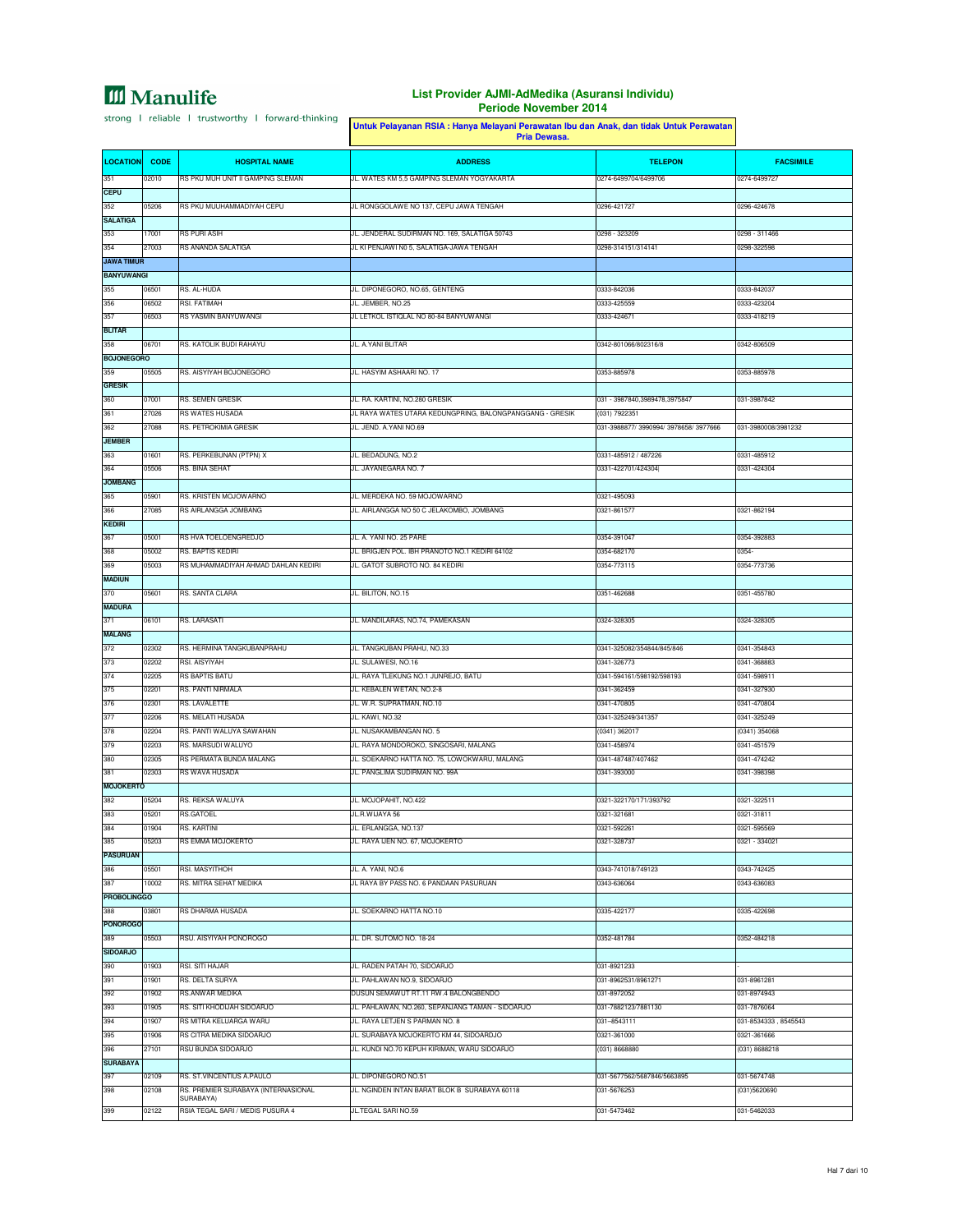|                           |                |                                                      | Untuk Pelayanan RSIA : Hanya Melayani Perawatan Ibu dan Anak, dan tidak Untuk Perawatan<br>Pria Dewasa. |                                     |                             |
|---------------------------|----------------|------------------------------------------------------|---------------------------------------------------------------------------------------------------------|-------------------------------------|-----------------------------|
| <b>LOCATION</b>           | <b>CODE</b>    | <b>HOSPITAL NAME</b>                                 | <b>ADDRESS</b>                                                                                          | <b>TELEPON</b>                      | <b>FACSIMILE</b>            |
| 400                       | 02112          | RS. PELABUHAN SBY (PHC)                              | JL. PRAPAT KURUNG SELATAN NO. 1 TANJUNG PERAK                                                           | 031-3294801                         | 031-3294804                 |
| 401                       | 02102          | RS. ADI HUSADA UNDAAN WETAN                          | JL. UNDAAN WETAN NO. 40-44, SURABAYA                                                                    | 031-5321256 ext. 283                | (031) 5321081               |
| 402                       | 02107          | RS. SILOAM GLENEAGLES SURABAYA                       | JL. RAYA GUBENG NO. 70                                                                                  | 031-5031333 / 031-5031821           | 031-5031533                 |
| 403                       | 02101          | RS. DARMO                                            | JL. RAYA DARMO, NO.90                                                                                   | 031-567 6253/56                     | 031-5602690                 |
| 404                       | 02105          | RS. MITRA KELUARGA SURABAYA                          | JL. SATELIT INDAH II, DARMO SATELIT                                                                     | 031-7345333                         | 031-7345955                 |
| 405                       | 02110          | RS. ISLAM SURABAYA                                   | JL. JEND. A. YANI NO. 2-4                                                                               | 031-8284505                         | 031-8284486                 |
| 406                       | 02111          | RS. ISLAM SURABAYA JEMUR SARI                        | JL. JEMURSARI NO. 51-57                                                                                 | 031-8471877                         | 031-8414877                 |
| 407                       | 02117          | RS. ONKOLOGI                                         | ARAYA GALAXI BUMI PERMAI BLOK A2/7 JL. ARIEF RAHMAN HAKIM NO. 182                                       | 031-5914855                         | 031-5914860                 |
| 408                       | 02118          | RS. BHAKTI RAHAYU SURABAYA                           | JL. KETINTANG MADYA I/16                                                                                | 031-8295922                         | 031-8293839                 |
| 409                       | 02113          | RS. AL IRSYAD SURABAYA                               | JL. K.H.M MANSYUR 210-214 SURABAYA                                                                      | 031-3531223-5                       | 031-3541517                 |
| 410<br>411                | 02104<br>02115 | RS. ADI HUSADA KAPASARI<br>RS. HUSADA UTAMA          | JL. KAPASARI 97 - 101, SURABAYA<br>JL. MAYJEND. PROF DR MOESTOPO, 31-33-35, SURABAYA 60131              | 031-3764555<br>031-5018335          | 031-3764666<br>031-50183337 |
| 412                       | 01910          | RSAB. SOERYA                                         | JL. RAYA KALIJATEN 11-15, TAMAN SIDOARJO                                                                | 031-7885011                         | 031-7873633                 |
| 413                       | 02114          | RS. BUNDA SURABAYA                                   | JL. RAYA KANDANGAN NO. 23-24, SURABAYA                                                                  | 031-70078670                        | 031-7442133                 |
| 414                       | 02121          | RS BEDAH SURABAYA                                    | JL. RAYA MANYAR NO. 9, SURABAYA 60282                                                                   | 031-5999369, 5999669                | 031-5995284                 |
| 415                       | 02124          | NATIONAL HOSPITAL                                    | JL BOULEVARD FAMILI SELATAN KAV, GRAHA FAMILY SURABAYA                                                  | 031-2975777                         | 031-2975789                 |
| 416                       | 27050          | RS MATA UNDAAN                                       | JL UNDAAN KULON NO 19                                                                                   | 031-5343806/531619                  | 031-5317503                 |
| 417                       | 02123          | RS ROYAL SURABAYA                                    | JL. RUNGKUT INDUSTRI I/ 1 SURABAYA                                                                      | 031-8476111                         | 031-8476211                 |
| 418                       | 27086          | RS MITRA KELUARGA KENJERAN                           | JL. KENJERAN 506 SURABAYA 60114                                                                         | (031) 99000880                      | (031) 99000885              |
| 419                       | 27051          | RSIA PURA RAHARJA                                    | JL. PUNCANG ADI 12-14 SURABAYA                                                                          | (031) 5019898/ 5022151/ 5024591     |                             |
| <b>TUBAN</b>              |                |                                                      |                                                                                                         |                                     |                             |
| 420                       | 05502          | RS. MEDIKA MULIA                                     | JL. MOJOPAHIT NO. 699, TUBAN                                                                            | 0356-322744/324618                  | 0356-322666                 |
| <b>LAMONGAN</b>           |                |                                                      |                                                                                                         |                                     |                             |
| 421                       | 05507          | RS MUHAMMADIYAH LAMONGAN                             | JL. JAKSA AGUNG SUPRAPTO NO. 76 LAMONGAN JAWA TIMUR                                                     | 0322-322834                         | 0322-314048                 |
| <b>TULUNG AGUNG</b>       |                |                                                      |                                                                                                         |                                     |                             |
| 422                       | 05504          | RS. ISLAM ORPEHA TULUNGAGUNG                         | JL. KHR ABDUL FATAH ; BATANGSAREN KAUMAN; TULUNGAGUNG                                                   | 0355-323186                         | 0355-327691                 |
| <b>KALIMANTAN</b>         |                |                                                      |                                                                                                         |                                     |                             |
| <b>MARTAPURA</b><br>423   | 22002          | RSIA MUTIARA BUNDA MARTAPURA                         | JL. TAISIR NO. 2 MARTAPURA, KALIMANTAN SELATAN                                                          | 0511-4721901                        | 0511-4720664                |
| 424                       | 27024          | RS PELITA INSANI                                     | JL. SEKUMPUL NO.66 MARTAPURA 70614, KALIMANTAN SELATAN                                                  | (0511) 4722210, 4722220             | (0511) 4722230              |
| <b>BALIKPAPAN</b>         |                |                                                      |                                                                                                         |                                     |                             |
| 425                       | 03203          | RSIA. PERMATA HATI                                   | JL. IMAM BONJOL NO.1                                                                                    | 0542-413932                         | 0542 - 413928               |
| 426                       | 03205          | RS. BALIKPAPAN BARU                                  | KOMP.BALIKPAPAN BARU JL. MT.HARYONO BLOK.A-A3                                                           | 0542-877330                         | 0542-877331                 |
| 427                       | 03201          | RS. PERTAMINA                                        | JL. JEND SUDIRMAN NO.1                                                                                  | 0542-734020/7021357                 | 0542-736134                 |
| 428                       | 03204          | RS. BALIKPAPAN HUSADA / RS SILOAM BALIKPAPAN         | JL. MT. HARYONO NO. 9 RING ROAD                                                                         | 0542-7206508                        | 0542-7206517                |
| <b>BANJARMASIN</b>        |                |                                                      |                                                                                                         |                                     |                             |
| 429                       | 04503          | RS. ISLAM BANJARMASIN                                | JL. LET.JEN. S.PARMAN, NO. 88, BANJARMASIN, 77115                                                       | 0511-3354896/3350332/51690          | 0511-3351690                |
| 430                       | 04504          | <b>RS SARI MULIA</b>                                 | JL. PANGERAN ANTASARI 139-BANJARMASIN                                                                   | 0511-3252570-326149/3254341/3274447 | 0511-3257889                |
| <b>PONTIANAK</b>          |                |                                                      |                                                                                                         |                                     |                             |
| 431                       | 05803          | RSIA. ANUGERAH BUNDA KHATULISTIWA                    | JL. A. YANI, PONTIANAK                                                                                  | 0561-581818                         | 0561-584100                 |
| <b>SINGKAWANG</b>         |                |                                                      |                                                                                                         |                                     | 0562-633359                 |
| 432<br>433                | 27001<br>05801 | RS HARAPAN BERSAMA SINGKAWANG<br>RS SANTO VINCENTIUS | JL P. BELITUNG NO 61 SINGKAWANG<br>JL P DIPONEGORO NO 5                                                 | 0562-631791<br>0562-631008          | 0562-633881                 |
| <b>SAMARINDA</b>          |                |                                                      |                                                                                                         |                                     |                             |
| 434                       | 04003          | RS. H. DARJAD                                        | JL. DAHLIA, NO.4                                                                                        | 0541-732698/734123                  | 0541-732562                 |
| 435                       | 04001          | RS DIRGAHAYU SAMARINDA                               | JL GN MERBABU NO 62 SAMARINDA                                                                           | 0541-742161/748309/748310           | 0541-744636                 |
| 436                       | 27039          | RS PKT SIAGA RAMANIA                                 | JL. RAMANIA 3 ( JL. JEND. SOEPARTO) SAMARINDA, KALTIM                                                   | 0541-739772                         | 0541-749131                 |
| 437                       | 27087          | RS SAMARINDA MEDIKA CITRA                            | JL. KADRIE OENING NO.81 RT.35 SAMARINDA 75124                                                           | (0541) 7273000                      | (0541) 7272888              |
| <b>SANGATTA</b>           |                |                                                      |                                                                                                         |                                     |                             |
| 438                       | 06201          | RS. PKT PRIMA SANGATTA                               | JLN. YOS SUDARSO I NO.1, SANGATTA KUTAI TIMUR, KALIMANTAN TIMUR                                         | 0549-22005/24555                    | 0549-25927                  |
| 439                       | 27031          | RS MELOY SANGATTA                                    | JL.YOS SUDARSO II NO.101 SANGATTA - KALIMANTAN TIMUR                                                    | 0549-2026258                        | 0549-24222                  |
| 440                       | 06205          | RS. SOHC, SANGATTA                                   | JL. YOS SUDARSO IV, NO. 1, TELUK LINGGA, SANGATTA-KALIMANTAN TIMUR                                      | 0549-23417                          | 0549-23417                  |
| <b>TARAKAN</b>            |                |                                                      |                                                                                                         |                                     |                             |
| 441                       | 06203          | RS PERTAMINA MEDIKA TARAKAN                          | JL. MULAWARMAN NO. 14, TARAKAN, KALIMANTAN TIMUR                                                        | 0551-31403/31665                    | 0551-33310                  |
| <b>KETAPANG</b>           |                |                                                      |                                                                                                         |                                     |                             |
| 442<br><b>BONTANG</b>     | 06204          | RS FATIMA KETAPANG                                   | JL JEND SUDIRMAN NO 27 KETAPANG, KALIMANTAN BARAT                                                       | 0534-32814                          | 0534-31649                  |
| 443                       | 27038          | <b>RS PKT BONTANG</b>                                | JL. OKSIGEN NO.1, KOMP.PUPUK KALTIM                                                                     | 0548-41118/41444                    | 0548-41555                  |
| 444                       | 27078          | <b>RS AMALIA BONTANG</b>                             | JL. R. SOEPRAPTO NO. 22 BONTANG BARU, KOTA BONTANG KALTIM                                               | 0548-25050                          | 0548-23275                  |
| <b>NANGROE ACEH DARUS</b> |                |                                                      |                                                                                                         |                                     |                             |
| <b>BANDA ACEH</b>         |                |                                                      |                                                                                                         |                                     |                             |
| 445                       | 04901          | RS. TGK FAKINAH                                      | JL.JEND. SUDIRMAN NO.27-29                                                                              | 0651-41454                          | 0651-47646/49454            |
| 446                       | 04902          | RS PERMATA HATI ACEH                                 | JL. SULTAN ISKANDAR MUDA NO. 217, BANDA ACEH, 23233                                                     | 0651-7428872                        | 0651-21671                  |
| <b>NTB</b>                |                |                                                      |                                                                                                         |                                     |                             |
| <b>MATARAM</b>            |                |                                                      |                                                                                                         |                                     |                             |
| 447                       | 04709          | RSB. EXONERO                                         | JL. PEMUDA NO.16                                                                                        | 0370-636454                         | 0370-647023                 |
| 448                       | 04706          | RS. RISA SENTRA MEDIKA                               | JL. PEJANGGIK NO. 115, CAKRANEGARA, MATARAM, LOMBOK                                                     | 0370-625560                         | 0370-625559                 |
| 449                       | 04710          | RS. HARAPAN KELUARGA                                 | JL AHMAD YANI NO.9 SELAGALAS MATARAM LOMBOK                                                             | 0370-6177027                        | 0370-673666                 |
|                           |                |                                                      |                                                                                                         |                                     |                             |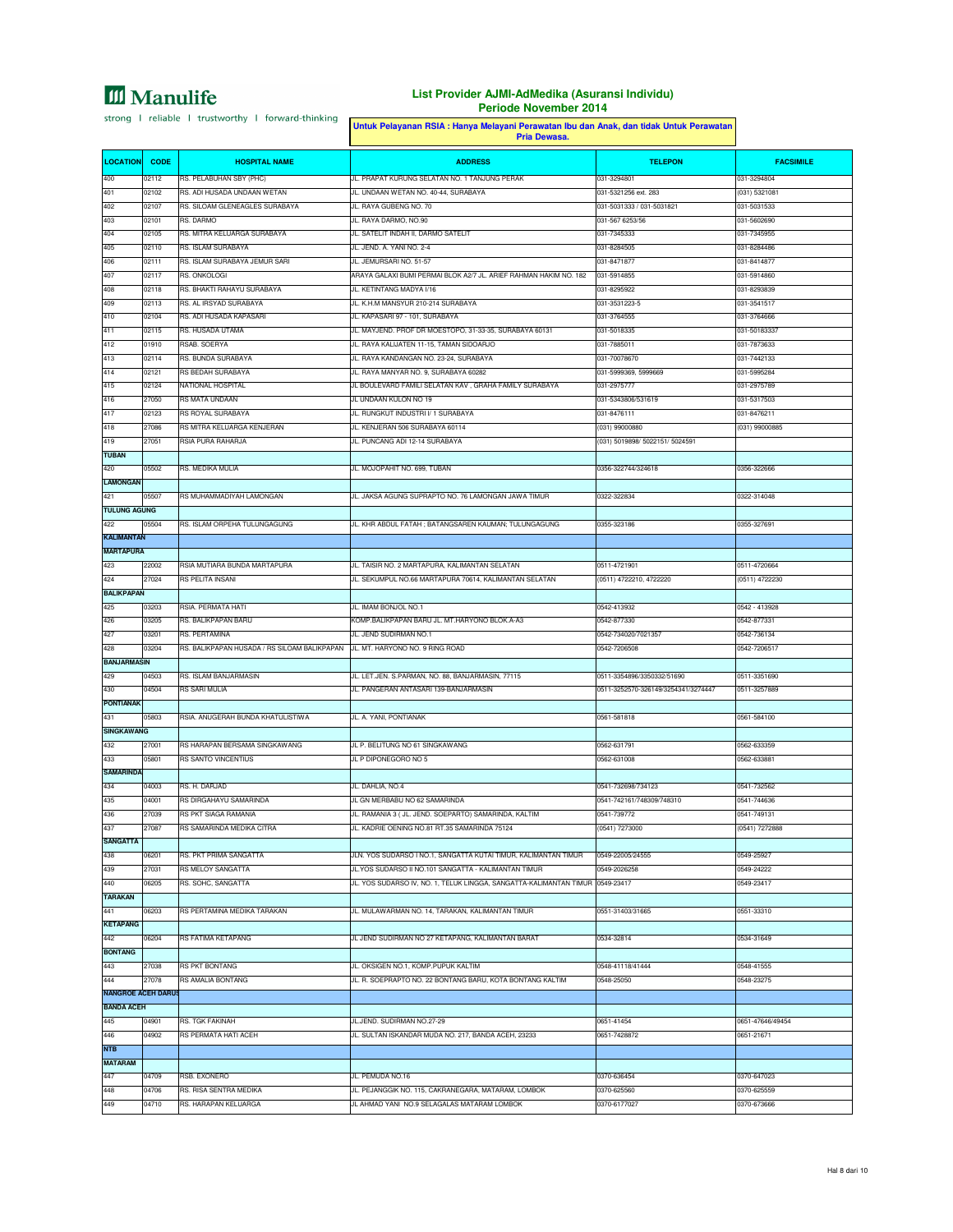|                               |                |                                                          | Untuk Pelayanan RSIA : Hanya Melayani Perawatan Ibu dan Anak, dan tidak Untuk Perawatan<br>Pria Dewasa. |                                                   |                                    |
|-------------------------------|----------------|----------------------------------------------------------|---------------------------------------------------------------------------------------------------------|---------------------------------------------------|------------------------------------|
| <b>LOCATION</b>               | <b>CODE</b>    | <b>HOSPITAL NAME</b>                                     | <b>ADDRESS</b>                                                                                          | <b>TELEPON</b>                                    | <b>FACSIMILE</b>                   |
| 450                           | 04707          | RS BIOMEDIKA                                             | JL. BUNG KARNO NO. 143 MATARAM                                                                          | 0370-645137                                       | 0370-645138                        |
| <b>KUPANG</b>                 |                |                                                          |                                                                                                         |                                                   |                                    |
| 451                           | 04713          | RSIA DEDARI KUPANG                                       | JL. RANTAI DAMAI NO. 69D OEBUFU KUPANG-NTT                                                              | 0380-8081278                                      | 0380-8553914                       |
| <b>RIAU</b><br><b>BATAM</b>   |                |                                                          |                                                                                                         |                                                   |                                    |
| 452                           | 02902          | RS. AWAL BROS                                            | JL.GAJAH MADA KAV.1 BALOI                                                                               | 0778-431777                                       | 0778-430777                        |
| 453                           | 02905          | RS. SANTA ELISABETH BATAM                                | JL. ANGGREK, BLOK II, BALOI                                                                             | 0778-457357                                       | 0778-457710                        |
| 454                           | 02906          | RS GRAHA HERMINE                                         | KOMP. RUKO ASIH RAYA NO.9-15, BATU AJI                                                                  | (0778) 363318, 363127                             | (0778) 363164                      |
| 455                           | 02901          | RS HARAPAN BUNDA BATAM                                   | JL. SERAYA NO.1, BATAM-RAIU                                                                             | 0778-457333/456444/458808                         | 0778-456800                        |
| <b>ROKAN HULU</b>             |                |                                                          |                                                                                                         |                                                   |                                    |
| 456                           | 02612          | RS AWAL BROS UJUNG BATU                                  | JL. JEND SUDIRMAN NO. 314 UJUNG BATU ROKAN HULU RIAU                                                    | 0762-7363329                                      | 0762-7363334                       |
| <b>DURI</b>                   |                |                                                          |                                                                                                         | 0765-598101/596899/595799                         |                                    |
| 457<br>458                    | 02605<br>02617 | RS. PERMATA HATI<br>RS. THURSINA                         | JL. JEND. SUDIRMAN, NO.37, SIMPANG PADANG<br>JL. HANG TUAH NO. 93, DURI, RIAU                           | 0765-597782                                       | 0765-596899/59799<br>0765-597773   |
| <b>PEKAN BARU</b>             |                |                                                          |                                                                                                         |                                                   |                                    |
| 459                           | 02604          | RSI. IBNU SINA                                           | JL. MELATI, NO.60                                                                                       | 0761-24242/26011                                  | 0761-35698                         |
| 460                           | 02607          | RSIA. ERIA BUNDA                                         | JL. KH. AHMAD DAHLAN, NO.163                                                                            | 0761-23100/23600                                  | 0761-47235                         |
| 461                           | 02601          | RS. SANTA MARIA                                          | JL. A. YANI, NO.68                                                                                      | 0761-22213                                        | 0761-26071                         |
| 462                           | 02606          | RS. PEKANBARU MEDICAL CENTER                             | JL. LEMBAGA PEMASYARAKATAN NO. 25, GOBAH, PEKANBARU, RIAU                                               | 0761-848100                                       | 0761-859510                        |
| 463                           | 02608          | EKA HOSPITAL                                             | JL. SOEKARNO HATTA KM 6.5                                                                               | 0761-6989999                                      | 0761-6989944                       |
| 464                           | 02603          | <b>RS. AWAL BROS</b>                                     | JL. JEND. SUDIRMAN NO. 117, PEKANBARU-RIAU 28282                                                        | 0761-47333                                        | 0761-47222                         |
| 465                           | 02602          | <b>RS LANCANG KUNING</b>                                 | JL. RONGGOWARSITO UJUNG NO. 5A GOBAH, PEKANBARU                                                         | 0761 - 859 273                                    | 0761 - 859 274                     |
| 466<br>467                    | 02609<br>02610 | <b>RS SYAFIRA</b><br>RSIA SARRAH                         | JL. JEND SUDIRMAN NO. 134, PEKANBARU-RIAU<br>JL. SOEKARNO HATTA NO. 107 PEKANBARU-RIAU                  | 0761-3061000/856517<br>0761-566795/7057844/587789 | 0761-41887<br>0761-587789          |
| 468                           | 02613          | RSIA BUDHI MULIA                                         | JL SOEKARNO HATTA NO.226-228 ARENGKA, PEKANBARU                                                         | 0761-3069900/8417200                              | 0761-8417255                       |
| 469                           | 02611          | RSIA ANDINI                                              | JL. TUANKU TAMBUSAI NO. 55 PEKANBARU                                                                    | 0761-33612                                        | 0761-33649                         |
| 470                           | 27079          | RS AWAL BROS PANAM                                       | JL. HR. SOEBRANTAS RT. 01/RW. 03 NO 88 KEL. TUAH KARYA KEC. TAMPAN                                      | 0761-586 888                                      | 0761 586111                        |
|                               |                |                                                          | PANAM, PEKANBARU                                                                                        |                                                   |                                    |
| <b>BANGKA BELITUNG</b><br>471 | 20001          | RS. MEDIKA STANNIA                                       | JL. JEND. SUDIRMAN NO. 3, SUNGAI LIAT BANGKA                                                            | 0717-95837/93335                                  | 0717-953335                        |
| <b>SULAWESI</b>               |                |                                                          |                                                                                                         |                                                   |                                    |
| <b>MAKASAR</b>                |                |                                                          |                                                                                                         |                                                   |                                    |
| 472                           | 03307          | RS. HIKMAH                                               | JL.YOSEF LATUMAHINA NO.1                                                                                | 0411-872284 / 835202                              | 0411 - 871403                      |
| 473                           | 03305          | RS. STELLA MARIS                                         | JL.SOMBA OPU NO.273, PO.BOX 122                                                                         | 0411-854341                                       | 0411 - 859545                      |
| 474                           | 03309          | RS. AWAL BROS MAKASAR                                    | JL. JEND. URIP SUMOHARJO NO. 43, MAKASSAR 90232                                                         | 0411-454567                                       | 0411-455123                        |
| 475                           | 03302          | RS. GRESTELINA                                           | JL. LETJEN HERTASNING RAYA MAKASSAR 90231                                                               | 0411-448855                                       | 0411-448854                        |
| 476<br>477                    | 03310<br>03311 | SILOAM HOSPITAL MAKASSAR<br>RS IBNU SINA YW-UMI MAKASSAR | JL. METRO TANJUNG BUNGA KAV. 9 MAKASSAR 90134<br>JL URIP SUMOHARJO KM. 5 NO 264, MAKASSAR               | 0411-8117555 ext 22602<br>0411-452917/452958      | 0411-8117911<br>0411-425397/420235 |
| <b>SULAWESI UTARA</b>         |                |                                                          |                                                                                                         |                                                   |                                    |
| <b>BITUNG</b>                 |                |                                                          |                                                                                                         |                                                   |                                    |
| 478                           | 24001          | RSU BUDI MULIA BITUNG                                    | JL. SAM RATULANGI X/9A KOTA BITUNG 95513                                                                | 0438-21442                                        | 0438-21922                         |
| <b>SULAWESI TENGGARA</b>      |                |                                                          |                                                                                                         |                                                   |                                    |
| <b>KENDARI</b>                |                |                                                          |                                                                                                         |                                                   |                                    |
| 479                           | 26002          | RS ST. ANNA KENDARI                                      | JL. DR. MOH. HATTA 65 A KENDARI                                                                         | 0401-3123092                                      | 0401-3124872                       |
| <b>MANADO</b>                 |                |                                                          | JL. 14 FEBRUARI NO. 1 TELING ATAS                                                                       |                                                   |                                    |
| 480<br>481                    | 03603<br>03605 | RS. ADVENT MANADO<br>SILOAM HOSPITAL MANADO              | JL SAMRATULANGI NO 22                                                                                   | 0431-847950<br>0431-8883131/8883911               | 0431-850012<br>0431-8883133        |
| 482                           | 03602          | RS PANCARAN KASIH                                        | JL.SAM RATULANGI XIII TITIWUNGEN                                                                        | 0431-865800/857628/863237/868084 0431-            | 0431 - 857628                      |
| <b>PALU</b>                   |                |                                                          |                                                                                                         | 863237                                            |                                    |
| 483                           | 03402          | RS. WOODWARD                                             | JL. LH. WOODWARD NO.1                                                                                   | 0451-421769                                       | 0451 - 423744                      |
| <b>TOMOHON</b>                |                |                                                          |                                                                                                         |                                                   |                                    |
| 484                           | 03604          | RS. BETHESDA TOMOHON                                     | JL. RAYA TOMOHON, KEL.TALETE 1, KEC. TOMOHON TENGAH, TOMOHON                                            | 0431-351046/351065                                | 0431-352712                        |
| <b>SUMATERA</b>               |                |                                                          |                                                                                                         |                                                   |                                    |
| <b>BENGKULU</b>               |                |                                                          |                                                                                                         |                                                   |                                    |
| 485<br>486                    | 06802<br>06801 | RS. BHAYANGKARA<br>RS RAFFLESIA BENGKULU                 | JL. VETERAN NO. 2 KEL. JITA, BENGKULU<br>JL. MAHONI NO. 10, BENGKULU                                    | 0736-341086<br>0736-21710                         | 0736-21553<br>0736-342677          |
| <b>BUKIT TINGGI</b>           |                |                                                          |                                                                                                         |                                                   |                                    |
| 487                           | 02706          | RSI. IBNU SINA BUKIT TINGGI                              | JL. BATANG AGAM, BELAKANG BALOK                                                                         | 0752-21185/21208                                  | 0752-34009                         |
| <b>JAMBI</b>                  |                |                                                          |                                                                                                         |                                                   |                                    |
| 488                           | 02502          | RS. THERESIA JAMBI                                       | JL. SUTOMO, NO.19                                                                                       | 0741-23119                                        | 0741-20832                         |
| 489                           | 02503          | SILOAM HOSPITAL JAMBI                                    | JL. SOEKARNO-HATTA, PAL MERAH, 36139                                                                    | 0741-573333                                       | 0741-573271                        |
| <b>LAMPUNG</b>                |                |                                                          |                                                                                                         |                                                   |                                    |
| 490                           | 02403          | RS. ADVENT LAMPUNG                                       | JL. TEUKU UMAR, NO.48                                                                                   | 0721-703459                                       | 0721-786349                        |
| 491<br>492                    | 02402<br>02404 | RS. IMMANUEL WAY HALIM<br>RS. MARDI WALUYO               | JL. SOEKARNO-HATTA, WAY HALIM<br>JL. JEND SUDIRMAN NO. 156 KOTA METRO 34111 BANDAR LAMPUNG              | 0721-704900<br>0725-42512/44980                   | 0721-704807                        |
| 493                           | 02405          | RS NATAR MEDIKA LAMPUNG (YADIKA GROUP)                   | JL. RAYA NATAR NO. 4, MUARA PUTIH-LAMPUNG SELATAN, 35562                                                | 0721-92521                                        | 0721-92521                         |
| 494                           | 02401          | RS BUMI WARAS                                            | JL. WOLTER MONGINSIDI 62 / 235                                                                          | 0721-254499                                       | 0721-264904                        |
| 495                           | 02406          | RS URIP SUMOHARJO                                        | JL. URIP SUMOHARJO NO. 200, SUKARAME, BANDAR LAMPUNG                                                    | 0721-771322                                       | 0721-771321                        |
| 496                           | 02407          | RS PERTAMINA BINTANG AMIN                                | JL PRAMUKA NO 27 BANDAR LAMPUNG                                                                         | 0721-273601                                       | 0721-273597                        |